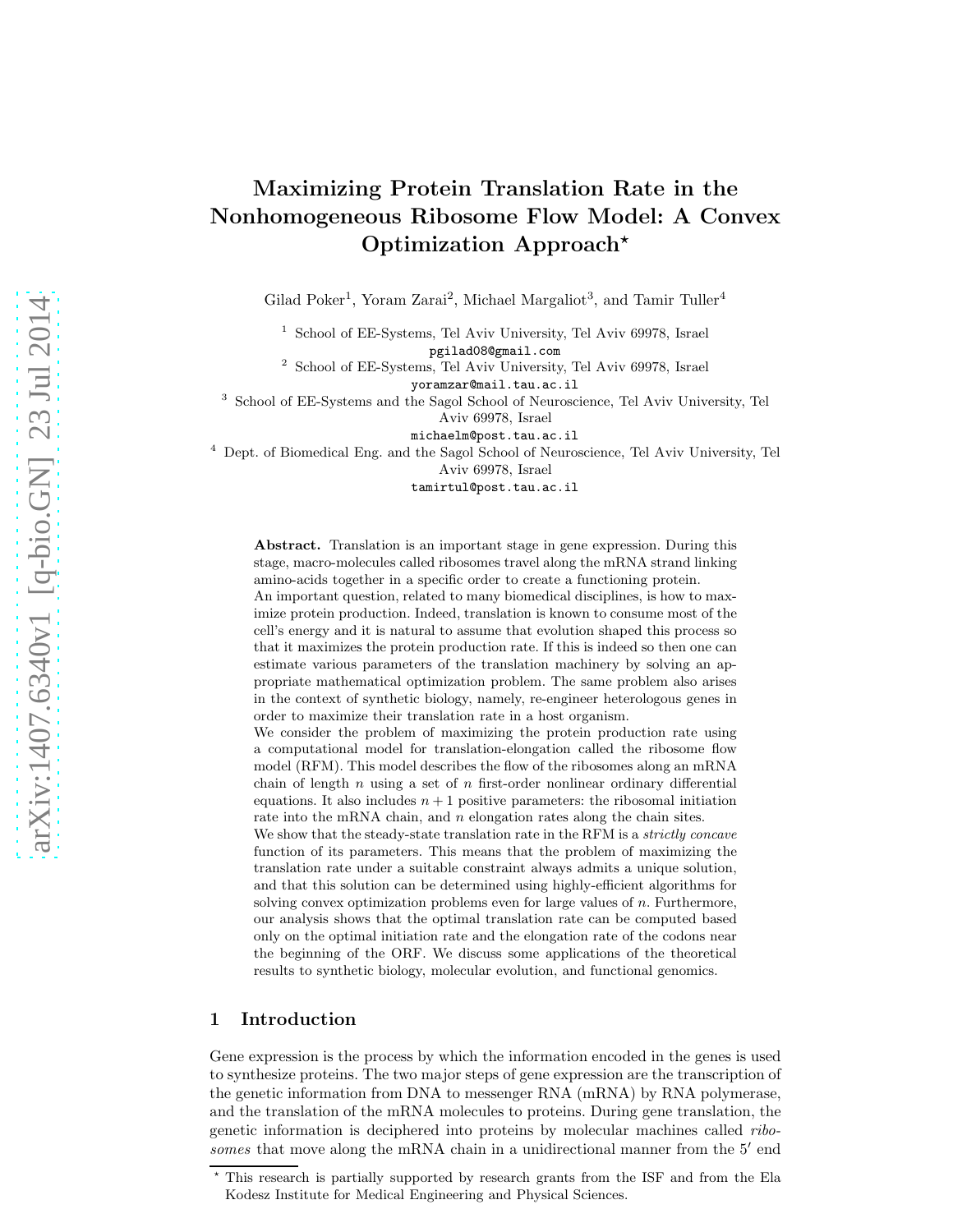to the 3' end [\[1\]](#page-18-0). Each triplet of the mRNA consecutive nucleotides, called a *codon*, is decoded by a ribosome into a corresponding amino-acid. The rate in which proteins are produced during the translation step is referred to as the *protein production rate* or translation rate.

The translation process occurs in all organisms, in almost all cells, and in almost all conditions. Thus, understanding translation has important implications in many scientific disciplines, including medicine, biotechnology, functional genomics, evolutionary biology, and more. The amount of biological findings related to translation increases at an exponential rate and this leads to considerable interest in computational models that can integrate and analyze these findings (see, e.g., [\[68](#page-20-0)[,12,](#page-18-1)[24,](#page-18-2)[36](#page-19-0)[,62,](#page-20-1)[61,](#page-20-2)[10](#page-18-3)[,56](#page-20-3)[,15,](#page-18-4)[49\]](#page-19-1)).

#### A fundamental challenge in

biotechnology and synthetic biology is to control the expression of heterologous genes in a host organism in order to synthesize new proteins or to improve certain aspects of the host fitness [\[53,](#page-20-4)[43](#page-19-2)[,5\]](#page-18-5). Computational models of translation are also important in this context, as they allow one to simulate and analyze the effect of various manipulations of the genomic machinery on the translation process.

A conventional computational model of translation-elongation is the totally asymmetric simple exclusion process (TASEP) [\[57,](#page-20-5)[69\]](#page-20-6). TASEP is a stochastic model that describes particles moving along a one-dimensional lattice of sites. The term totally asymmetric is used to indicate unidirectional motion along the chain. Each site can be either empty or occupied by a single particle. This captures interaction between the particles, as a particle in site i blocks the movement of a particle in site  $i - 1$ . Hence, the term simple exclusion. At each time instant, the sites are scanned and provided that a site is occupied by a particle and the next site is empty, the particle hops to the next site with some probability. The two sides of the chain are connected to particle reservoirs, and particles can hop into the chain (if the first site is empty) and out of the chain (if the last site is full). TASEP is a fundamental model in nonequilibrium statistical mechanics that has been used to model numerous natural and artificial processes [\[55\]](#page-20-7). Analysis of TASEP is based on determining the probabilities of steady-state configurations using matrix products (see the excellent review paper [\[7\]](#page-18-6)).

The *ribosome flow model* (RFM) [\[51\]](#page-20-8) is a *deterministic* model for translationelongation that can be obtained via a mean-field approximation of TASEP (see, e.g., [\[55,](#page-20-7) section 4.9.7] and [\[7,](#page-18-6) p. R345]). The RFM for a chain with n sites includes n first-order, nonlinear ordinary differential equations and  $n + 1$  positive parameters: the initiation rate  $\lambda_0$ , and elongation rates  $\lambda_i$ ,  $i = 1, 2, \ldots, n$ , between every two consecutive sites.

There are indications that in some genes all the elongation rates along the mRNA chain are (approximately) equal [\[29\]](#page-19-3). This may be modeled by assuming constant elongation rates in the RFM. This yields the homogeneous ribosome flow model (HRFM) [\[39\]](#page-19-4) that includes only two positive parameters: the initiation rate  $\lambda_0$  and the constant elongation rate  $\lambda_c$ .

In a previous study [\[67\]](#page-20-9), we have shown that the steady-state protein translation rate in the HRFM, denoted  $R = R(\lambda_0, \lambda_c)$ , is a concave function of the parameters  $\lambda_0, \lambda_c$ . The proof of this result is based on analyzing the Hessian matrix H of R in the HRFM. Note that H has dimensions  $2 \times 2$  for all n. However, the assumption of equal elongation rates is often too strong. For example, it was shown that factors such as the adaptation of codons to the tRNA pool [\[13](#page-18-7)[,33,](#page-19-5)[11\]](#page-18-8), folding of the mRNA  $[62,11]$  $[62,11]$ , and local amino acid charge [\[62](#page-20-1)[,11,](#page-18-8)[9\]](#page-18-9) affect translation elongation speed. This induces variations between different elongation rates. In these cases, the HRFM is not a suitable model, and one must use the RFM. The steady-state translation rate in the RFM is a function of  $n+1$  parameters, i.e.,  $R = R(\lambda_0, \ldots, \lambda_n)$ . In this paper, we show that  $R(\lambda_0, \ldots, \lambda_n)$ , is a *strictly concave* function of its  $n+1$  positive parameters. Here the Hessian matrix has dimensions  $(n+1) \times (n+1)$ , and it seems that the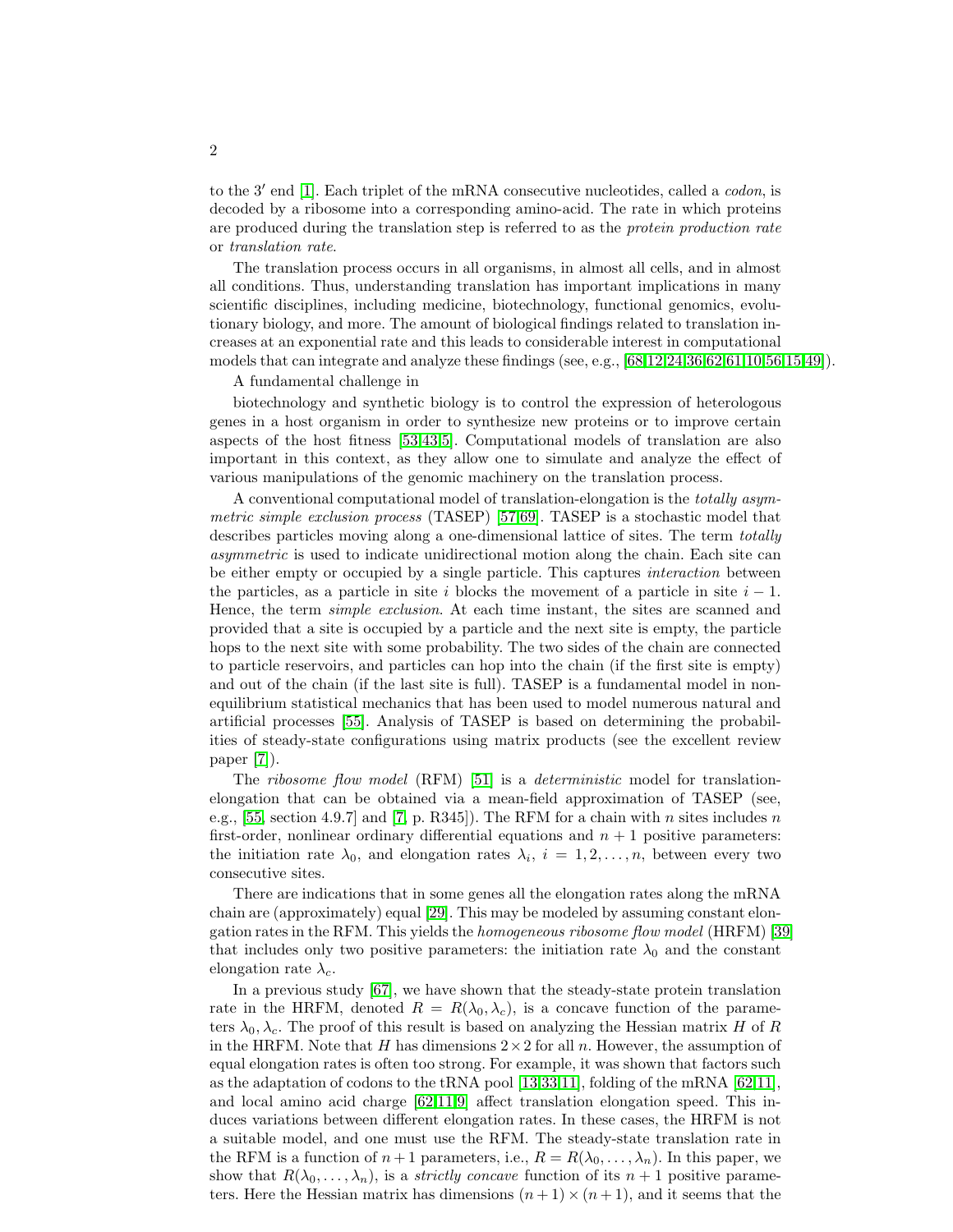

<span id="page-2-0"></span>Fig. 1. An example of a strictly concave scalar function  $y = f(x)$  (solid-line). A line segment (dashed-line) between a pair of points  $(x_1, y_1)$  and  $(x_2, y_2)$  on the graph lies below the function in the interval between the pair. Note that this function admits a unique maximum point.

approach applied in [\[67\]](#page-20-9) cannot be extended to handle the RFM. The proof of our main result is thus based on an entirely new technique.

To explain the importance of the strict concavity of  $R$ , consider Fig. [1](#page-2-0) that depicts, for simplicity, a scalar strictly concave function  $y = f(x)$ . Strict concavity in this case means the following. Given any two different values  $x_1, x_2$ , with corresponding function values  $y_1 = f(x_1)$  and  $y_2 = f(x_2)$ , let  $l = l(x)$  denote the line that connects the points  $(x_1, y_1)$  and  $(x_2, y_2)$ . Then  $f(x) > l(x)$ , for all  $x \in (x_1, x_2)$ . In other words, the graph of the function lies above the line  $l(x)$ .

Concave functions have many useful and desirable properties. First, a concave function is differentiable almost everywhere. Second, recall that a point  $x_m$  is called a local maximum of a function f if the function values in some neighborhood of  $x_m$ are smaller than or equal to  $f(x_m)$ . It is a *global maximum* if the function values in its entire domain of definition are smaller than or equal to  $f(x_m)$ . For a concave function, any *local* maximum is also a *global* maximum. If the function is strictly concave then this maximum is unique.

Furthermore, strict concavity implies that a simple "hill climbing" algorithm can be used to find the global maximum. In the depicted one dimensional function, this can be explained as follows. Select an arbitrary point  $x_0$  in the domain of definition of f as a candidate for a maximum point. Next, determine two points  $x_0^ _0^-$  and  $x_0^+$ that are "close" to  $x_0$  and satisfy  $x_0^- < x_0 < x_0^+$ . Denote  $y_0 = f(x_0)$ ,  $y_0^- = f(x_0^-)$  $_{0}^{-}$ ), and  $y_0^+ = f(x_0^+)$ . If  $y_0 \ge y_0^ \overline{0}$  and  $y_0 \geq y_0^+$  then  $x_0$  is a local, and thus global, maximum of the function and the algorithm terminates. Otherwise, at least one of the two values  $y_0^-, y_0^+$  is larger than  $y_0$ . The corresponding point, i.e.,  $x_0^-$  or  $x_0^+$ , becomes the new candidate for a maximum, and the algorithm is iterated. Under mild assumptions, this simple algorithm is guaranteed to converge to the global maximum of the concave function. More generally, there exist highly-efficient algorithms for finding the global maximum of multi-dimensional concave functions [\[8\]](#page-18-10).

A function g is called [strictly] convex if  $-g$  is [strictly] concave. Thus, the problem of finding the maximum value of a concave function is equivalent to the problem of finding the minimum value of a convex function. A famous quote by R. T. Rockafellar states that: "...the great watershed in optimization isn't between linearity and nonlinearity, but convexity and nonconvexity." [\[52\]](#page-20-10) We note in passing that a linear function  $y(x) = ax + b$  is both concave and convex.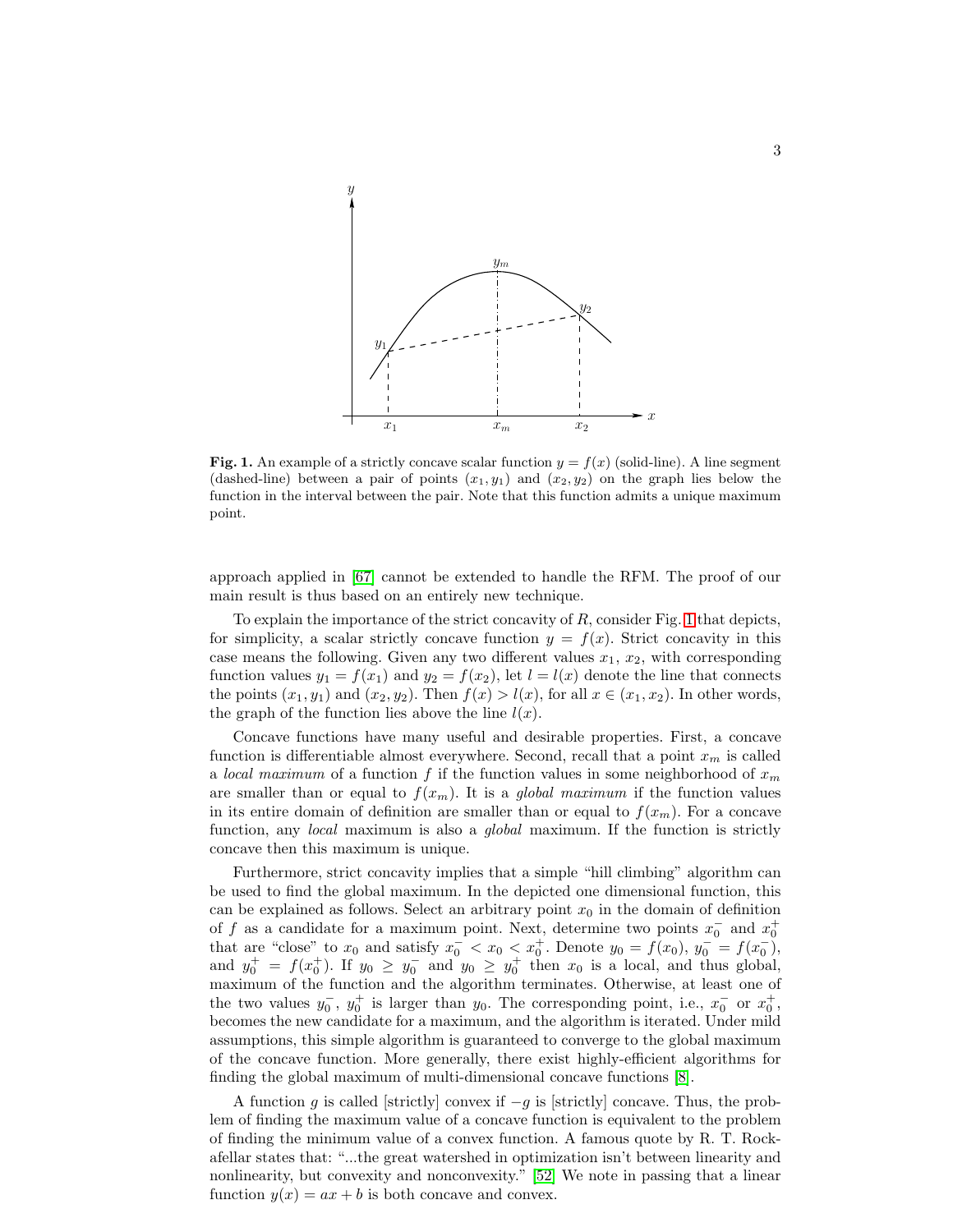Summarizing, our main result implies that the problem of maximizing the protein translation rate, under a simple constraint on the RFM parameter values, admits a unique solution, and that this solution can be found numerically using highlyefficient algorithms. It is important to note that many systems and processes have been modeled and analyzed using TASEP. These include translation, traffic flow, molecular motors, surface growth, the movement of ants, and more [\[55\]](#page-20-7). All these processes may also be modeled using the RFM, and the problem of maximizing R seems to be of importance in all of them.

We now describe some possible applications of the main result in the context of translation. A recent work [\[20\]](#page-18-11) studied the effect of the intracellular translation factor abundance on the protein production rate. Abundance of the encoded translation factor was experimentally manipulated to a sub-wild-type level [\[20\]](#page-18-11) using the tet07 construct. The reported results suggest that the mapping from levels of translation factors to protein production rate is concave (see Fig. 1 in [\[20\]](#page-18-11)). This may provide an experimental support to the results presented in this paper. Note that [\[20\]](#page-18-11) used the model organism S. cerevisiae that is known to have non-constant elongation rates [\[62,](#page-20-1)[13\]](#page-18-7). Thus, the RFM, and not the HRFM [\[67\]](#page-20-9), is a better computational model for describing these experiments.

Translation is known to consume most of the cell's energy [\[47,](#page-19-6)[60](#page-20-11)[,1\]](#page-18-0). A reasonable assumption is that in organisms under strong evolutionary pressure the genomic machinery has evolved so that it optimizes the translation rate given the available resources. This assumption can be studied in the context of the RFM since the concavity of the translation rate implies that one can easily determine the optimal parameter values, and then compare them to biological findings. This may help in understanding the level of selection pressure acting on the genomes of various organisms and the evolutionary changes in various micro-organisms [\[16\]](#page-18-12).

In synthetic biology, an important problem is to re-engineer a genetic system by manipulating the transcript sequence, and possibly other intra-cellular variables, in order to obtain an optimal translation rate. Using our results on the RFM can provide verifiable predictions on how this can be done efficiently. Another related problem is optimizing the translation efficiency and protein levels of heterologous genes in a new host [\[47](#page-19-6)[,60](#page-20-11)[,23](#page-18-13)[,30\]](#page-19-7). These genes actually compete with endogenous genes for the available resources, e.g., initiation factors. Consuming too much resources by the heterologous gene may kill the host [\[47,](#page-19-6)[60\]](#page-20-11). Thus, any optimization of the protein translation rate should not consume too many resources, as otherwise the fitness of the host may be significantly reduced. This seems to fit well with the constrained optimization problem that we pose here for the RFM.

The remainder of this paper is organized as follows. Section [2](#page-3-0) briefly reviews the RFM. Section [3](#page-6-0) presents the main results. Section [4](#page-10-0) describes the implications of our results to systems biology, evolution, and synthetic biology, and describes several possible directions for further research. To streamline the presentation, all the proofs are placed in the Appendix.

## <span id="page-3-0"></span>2 Preliminaries

The RFM [\[51\]](#page-20-8) is a deterministic mathematical model for translation-elongation. In the RFM, mRNA molecules are coarse-grained into a unidirectional chain of  $n$  sites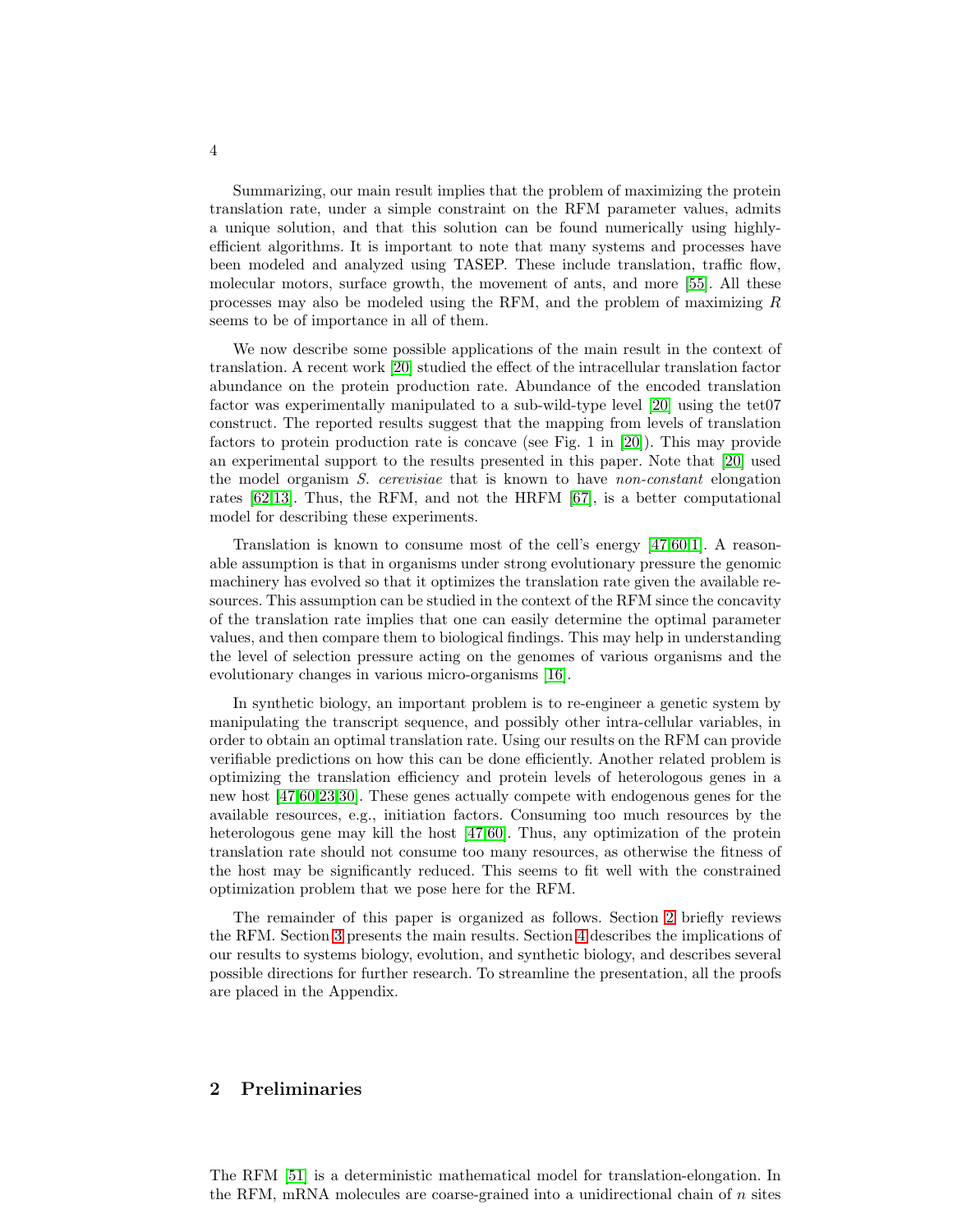

<span id="page-4-1"></span>**Fig. 2.** The RFM. Each site contains a group of codons. The variable  $x_i(t) \in [0,1]$  denotes the normalized ribosome occupancy level in site i at time t. The initiation rate is denoted  $\lambda_0$  and  $\lambda_i$  is the transition rate between sites i and i+1. Production rate at time t is  $R(t) := \lambda_n x_n(t)$ .

of codons. The RFM is a set of  $n$  first-order nonlinear ordinary differential equations:

<span id="page-4-2"></span>
$$
\begin{aligned}\n\dot{x}_1 &= \lambda_0 (1 - x_1) - \lambda_1 x_1 (1 - x_2), \\
\dot{x}_2 &= \lambda_1 x_1 (1 - x_2) - \lambda_2 x_2 (1 - x_3), \\
\dot{x}_3 &= \lambda_2 x_2 (1 - x_3) - \lambda_3 x_3 (1 - x_4), \\
&\vdots \\
\dot{x}_{n-1} &= \lambda_{n-2} x_{n-2} (1 - x_{n-1}) - \lambda_{n-1} x_{n-1} (1 - x_n), \\
\dot{x}_n &= \lambda_{n-1} x_{n-1} (1 - x_n) - \lambda_n x_n.\n\end{aligned}\n\tag{1}
$$

Here,  $x_i(t) \in [0,1]$  is the occupancy level at site i at time t, normalized so that  $x_i(t) =$  $0 [x_i(t) = 1]$  implies that site i is completely empty [completely full] at time t. The parameter  $\lambda_0 > 0$  is the initiation rate into the chain, and  $\lambda_i > 0, i \in \{1, ..., n\}$ , is a parameter that controls the flow from site i to site  $i + 1$ . In particular,  $\lambda_n$  controls the output rate at the end of the chain.<sup>[5](#page-4-0)</sup>

The rate of ribosome flow into the system is  $\lambda_0(1-x_1(t))$ . The rate of ribosome flow exiting the last site, i.e., the protein production rate, is  $\lambda_n x_n(t)$ . The rate of ribosome flow from site i to site  $i + 1$  is  $\lambda_i x_i(t)(1 - x_{i+1}(t))$  (see Fig. [2\)](#page-4-1). Note that this rate increases with  $x_i(t)$  (i.e., when site i is fuller) and decreases with  $x_{i+1}(t)$  (i.e., when the consecutive site is becoming fuller). In this way, the RFM, just like TASEP, takes into account the interaction between the ribosomes in consecutive sites.

We emphasize that in the RFM the state-variables take values in the closed interval  $[0, 1]$  and are not limited to the values  $\{0, 1\}$ . This is different from TASEP, where a site can be either empty or full. Indeed, the  $x_i$ s in the RFM may be interpreted as time-averaged occupancy levels in TASEP, and this average takes values in [0, 1].

Let  $x(t, a)$  denote the solution of [\(1\)](#page-4-2) at time  $t \ge 0$  for the initial condition  $x(0) =$ a. Since the state-variables correspond to normalized occupation levels, we always assume that a belongs to the closed n-dimensional unit cube:

$$
C^n := \{ x \in \mathbb{R}^n : x_i \in [0,1], i = 1, \dots, n \}.
$$

It is straightforward to verify that this implies that  $x(t, a) \in C^n$  for all  $t \geq 0$ . In other words,  $C<sup>n</sup>$  is an invariant set of the dynamics [\[40\]](#page-19-8).

Let int( $C<sup>n</sup>$ ) denote the interior of  $C<sup>n</sup>$ . It was shown in [\[40\]](#page-19-8) that the RFM is a monotone dynamical system [\[58\]](#page-20-12) and that this implies that [\(1\)](#page-4-2) admits a unique equilibrium point  $e \in \text{int}(C^n)$ . Furthermore,

$$
\lim_{t \to \infty} x(t, a) = e, \text{ for all } a \in C^n.
$$

This means that all trajectories converge to the steady-state e.

<span id="page-4-0"></span><sup>&</sup>lt;sup>5</sup> In previous papers on the RFM, the notation  $\lambda$  was used to denote the initiation rate. Here we use  $\lambda_0$ , as this leads to a more consistent notation.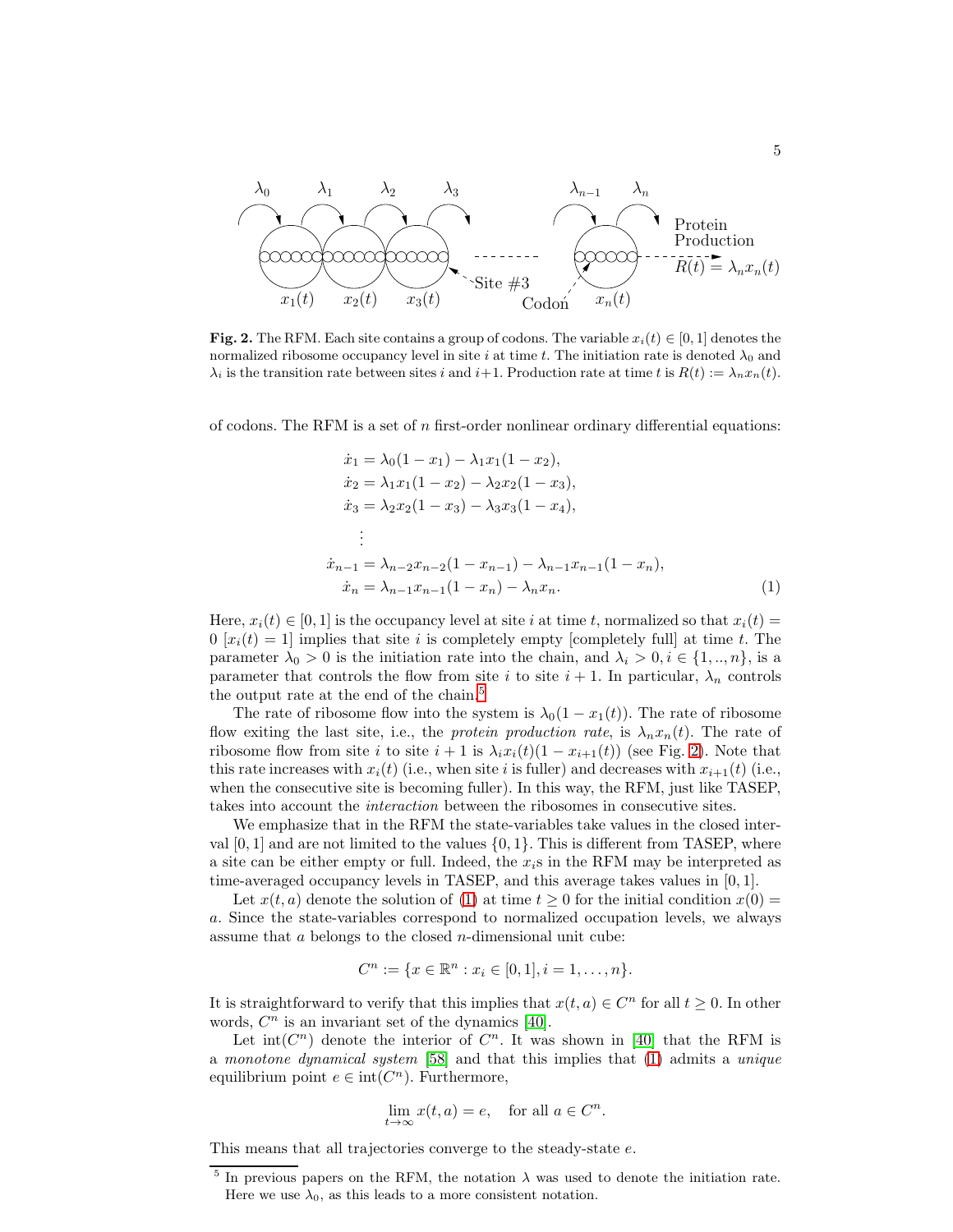We note in passing that monotone dynamical systems have recently found many applications in systems biology, see, e.g., [\[3,](#page-18-14)[34](#page-19-9)[,59\]](#page-20-13) and the references therein.

For  $x = e$ , the left-hand side of all the equations in [\(1\)](#page-4-2) is zero, so

$$
\lambda_0(1 - e_1) = \lambda_1 e_1 (1 - e_2)
$$
  
\n
$$
= \lambda_2 e_2 (1 - e_3)
$$
  
\n
$$
\vdots
$$
  
\n
$$
= \lambda_{n-1} e_{n-1} (1 - e_n)
$$
  
\n
$$
= \lambda_n e_n.
$$
 (2)

Denoting the steady-state translation rate by

$$
R := \lambda_n e_n \tag{3}
$$

yields

$$
R = \lambda_i e_i (1 - e_{i+1}), \quad i \in \{1, \dots, n\},
$$
\n(4)

where we define  $e_{n+1} := 0$ . Also,

$$
e_n = R/\lambda_n,
$$
  
\n
$$
e_{n-1} = R/(\lambda_{n-1}(1 - e_n)),
$$
  
\n
$$
\vdots
$$
  
\n
$$
e_2 = R/(\lambda_2(1 - e_3)),
$$
  
\n
$$
e_1 = R/(\lambda_1(1 - e_2)),
$$
\n(5)

and

<span id="page-5-2"></span><span id="page-5-1"></span><span id="page-5-0"></span>
$$
e_1 = 1 - R/\lambda_0. \tag{6}
$$

Combining  $(5)$  and  $(6)$  provides a *finite continued fraction* [\[35\]](#page-19-10) expression for R:

$$
0 = 1 - \frac{R/\lambda_0}{1 - \frac{R/\lambda_1}{1 - \frac{R/\lambda_2}{1 - \frac{R/\lambda_{n-1}}{1 - R/\lambda_n}}}}
$$
(7)

Note that this equation has several solutions for  $R$  (and thus also several solutions for  $e_n = R/\lambda_n$ , however, we are interested only in the unique feasible solution, i.e. the solution corresponding to  $e \in \text{int}(C^n)$ .

Eq. [\(7\)](#page-5-2) may be written as  $p(R) = 0$ , where p is a polynomial of degree  $\lceil (n+1)/2 \rceil$ in R with coefficients that are algebraic functions of the  $\lambda_i$ s. For example, for  $n =$ 3, [\(7\)](#page-5-2) yields

$$
(\lambda_0\lambda_2 + \lambda_1\lambda_2 + \lambda_1\lambda_3)R^2 - (\lambda_0\lambda_1\lambda_2 + \lambda_0\lambda_1\lambda_3 + \lambda_0\lambda_2\lambda_3 + \lambda_1\lambda_2\lambda_3)R + \lambda_0\lambda_1\lambda_2\lambda_3 = 0.
$$

Recent biological findings suggest that in some cases the transition rate along the mRNA chain is approximately constant [\[29\]](#page-19-3). This may be also the case for gene transcription [\[17\]](#page-18-15). To model this, Ref. [\[39\]](#page-19-4) has considered the RFM in the special case where

$$
\lambda_1 = \lambda_2 = \cdots = \lambda_n := \lambda_c,
$$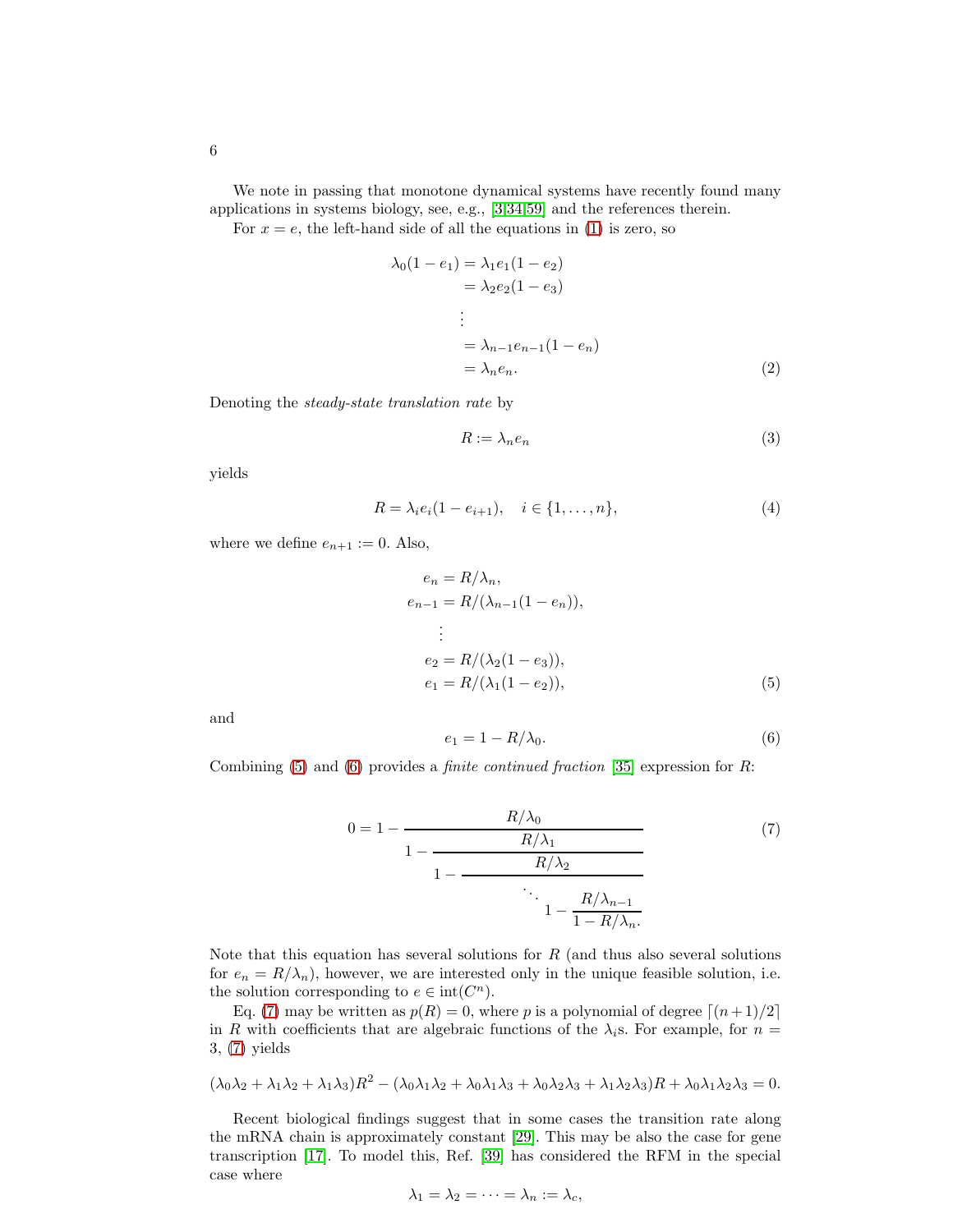that is, the transition rates  $\lambda_i$ ,  $i = 1, 2, \ldots, n$ , are all equal, and  $\lambda_c$  denotes their common value. Since this homogeneous ribosome flow model (HRFM) includes only two parameters,  $\lambda_0$  and  $\lambda_c$ , the analysis is simplified. In particular, [\(7\)](#page-5-2) becomes

$$
0 = 1 - \frac{R/\lambda_0}{1 - \frac{R/\lambda_c}{1 - \frac{R/\lambda_c}{1 - \frac{R/\lambda_c}{1 - \frac{R/\lambda_c}{1 - R/\lambda_c}}}}}
$$
(8)

where  $\lambda_c$  appears a total of n times.

Several recent papers analyzed the RFM or HRFM. To model ribosome recycling (see, e.g., [\[44\]](#page-19-11) and the references therein), Ref. [\[41\]](#page-19-12) has considered a closed-loop RFM with a positive linear feedback from the output R to the input  $\lambda_0$ . It has been shown that the closed-loop system admits a unique globally asymptotically stable equilibrium point. In [\[38\]](#page-19-13), it has been shown that the state-variables (and thus the protein production rate) in the RFM entrain to periodically time-varying initiation and/or transition rates. This provides a computational framework for studying entrainment to a periodic excitation (e.g., the cell cycle) at the translation level. The HRFM with an infinitely-long chain, (i.e. with  $n \to \infty$ ) was considered in Ref. [\[66\]](#page-20-14). There, a simple closed-form expression for  $e_{\infty} := \lim_{n \to \infty} e_n$  was derived, as well as explicit bounds for  $|e_{\infty} - e_n|$  for all  $n \geq 2$ .

In the RFM the steady-state production rate  $R$  is a function of the positive parameters  $\lambda_0, \ldots, \lambda_n$ . In this paper, we study the dependence of R on these parameters. Our results are based on a novel, linear-algebraic approach linking the protein translation rate to the maximum eigenvalue of a symmetric, non-negative tridiagonal matrix whose components are functions of the  $\lambda_i$ s.

## <span id="page-6-0"></span>3 Main Results

#### 3.1 Concavity

The next result is the main result in this section. Recall that all the proofs are placed in the Appendix. Let  $\mathbb{R}^{n+1}_{+} := \{x \in \mathbb{R}^{n+1} : x_i \geq 0, i = 1, ..., n+1\}.$ 

Theorem 1 Consider the RFM with dimension n. The steady-state translation rate  $R = R(\lambda_0, \ldots, \lambda_n)$  is a strictly concave function on  $\text{int}(\mathbb{R}^{n+1}_+)$ .

The next example demonstrates Theorem [1.](#page-6-1)

**Example 1** Consider the RFM with  $n = 1$ . In this case, [\(5\)](#page-5-0) and [\(6\)](#page-5-1) yield  $e_1 = R/\lambda_1$ and  $e_1 = 1 - R/\lambda_0$ , so

<span id="page-6-1"></span>
$$
R(\lambda_0, \lambda_1) = \frac{\lambda_0 \lambda_1}{\lambda_0 + \lambda_1}.
$$
\n(9)

Fig. [3](#page-7-0) depicts  $R(\lambda_0, \lambda_1)$  as a function of its arguments. It may be seen that this is indeed a strictly concave function on  $\text{int}(\mathbb{R}^2_+).$ 

Recall that a function  $f : \mathbb{R}^k_+ \to \mathbb{R}$  is called positively homogeneous of degree m if  $f(cx) = c^m f(x)$  for all  $c > 0$  and all  $x \in \mathbb{R}^k_+$ . For example, the function  $f(x_1, x_2) := x_1 x_2 + x_2^2$  is positively homogeneous of degree 2. The following result follows immediately from the fact that  $R$  always appears in  $(7)$  only in terms of the form  $R/\lambda_i$ .

<span id="page-6-2"></span>**Fact 1** Consider the RFM with dimension n. The function  $R = R(\lambda_0, \ldots, \lambda_n)$  is positively homogeneous of degree one.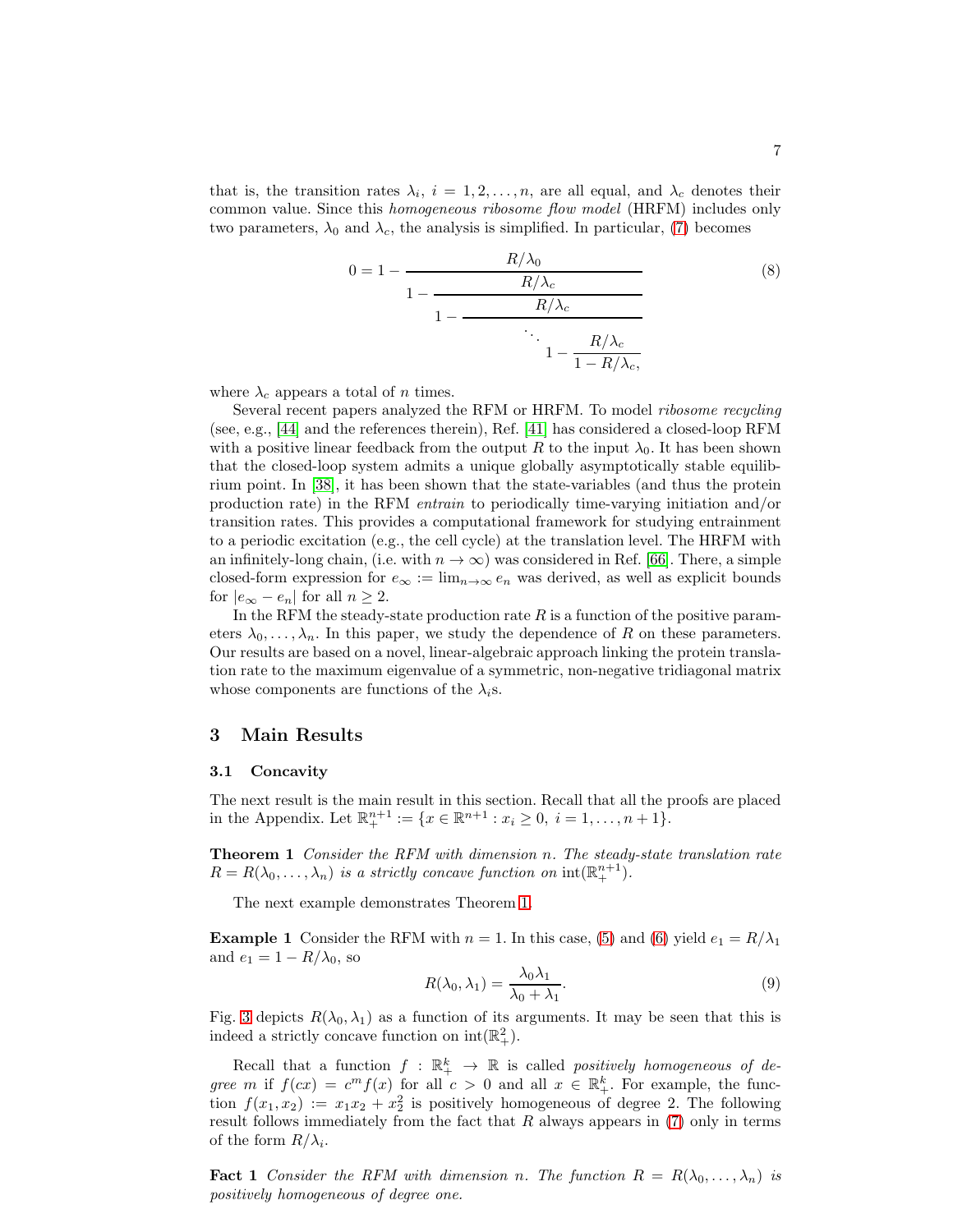

<span id="page-7-0"></span>Fig. 3. Steady-state translation rate  $R(\lambda_0, \lambda_1)$  in the RFM with dimension  $n = 1$ .

In other words,

$$
R(c\lambda_0, \dots, c\lambda_n) = cR(\lambda_0, \dots, \lambda_n), \quad \text{for all } c > 0.
$$
 (10)

From a biophysical point of view this means that multiplying the initiation rate and all the elongation rates by the same factor  $c > 0$  increases of the steady-state production rate by a factor of c. This also means that the steady-state occupancy levels  $e_i$ ,  $i = 1, 2, \ldots, n$ , remain unchanged with respect to such a multiplication.

**Example 2** Consider the RFM with dimension  $n = 2$ . In this case, the feasible solution of [\(5\)](#page-5-0) and [\(6\)](#page-5-1) (i.e., the solution corresponding to a value  $e \in C^2$  for all  $\lambda_0$ ,  $\lambda_1, \lambda_2 > 0$ ) is

<span id="page-7-1"></span>
$$
R(\lambda_0, \lambda_1, \lambda_2) = \frac{\lambda_0 \lambda_1 + \lambda_0 \lambda_2 + \lambda_1 \lambda_2 - \sqrt{(\lambda_0 \lambda_1 + \lambda_0 \lambda_2 + \lambda_1 \lambda_2)^2 - 4 \lambda_0 \lambda_1^2 \lambda_2}}{2 \lambda_1},
$$
 (11)

and clearly this implies that  $R(c\lambda_0, c\lambda_1, c\lambda_2) = cR(\lambda_0, \lambda_1, \lambda_2)$ .

Recall that a function  $f : \mathbb{R}^k_+ \to \mathbb{R}$  is called *superadditive* if  $f(x + y) \ge f(x) +$  $f(y)$  for all  $x, y \in \mathbb{R}^k_+$ . It is well-known that for a positively homogeneous function, concavity is equivalent to superadditivity (see, e.g., [\[4\]](#page-18-16)). Combining this with Fact [1](#page-6-2) and Theorem [1](#page-6-1) yields the following result.

**Corollary 1** Consider the RFM with dimension n. The function  $R = R(\lambda_0, \ldots, \lambda_n)$ is superadditive.

This means that

$$
R(\lambda_0 + \bar{\lambda}_0, \dots, \lambda_n + \bar{\lambda}_n) \ge R(\lambda_0, \dots, \lambda_n) + R(\bar{\lambda}_0, \dots, \bar{\lambda}_n),
$$

for all  $\lambda_0, \ldots, \lambda_n, \bar{\lambda}_0, \ldots, \bar{\lambda}_n > 0$ . From a biophysical point of view this means the following. Consider two RFMs, one with initiation rate  $\lambda_0$  and transition rates  $\lambda_1$ ,  $\lambda_2$ ,  $\ldots, \lambda_n$ , and the second with initiation rate  $\bar{\lambda}_0$  and transition rates  $\bar{\lambda}_1, \bar{\lambda}_2, \ldots, \bar{\lambda}_n$ . The sum of the production rates of these two RFMs is smaller or equal to the production rate of a single RFM with initiation rate  $\lambda_0 + \bar{\lambda}_0$  and transition rates  $\lambda_1 + \bar{\lambda}_1, \lambda_2 +$  $\bar{\lambda}_2,\ldots,\lambda_n+\bar{\lambda}_n$ . In other words, a single RFM with rates  $\lambda_i+\bar{\lambda}_i$  is at least as efficient as the total of two separate RFMs, one with rates  $\lambda_i$  and the second with rates  $\bar{\lambda}_i$ , for  $i = 0, 1, ..., n$ .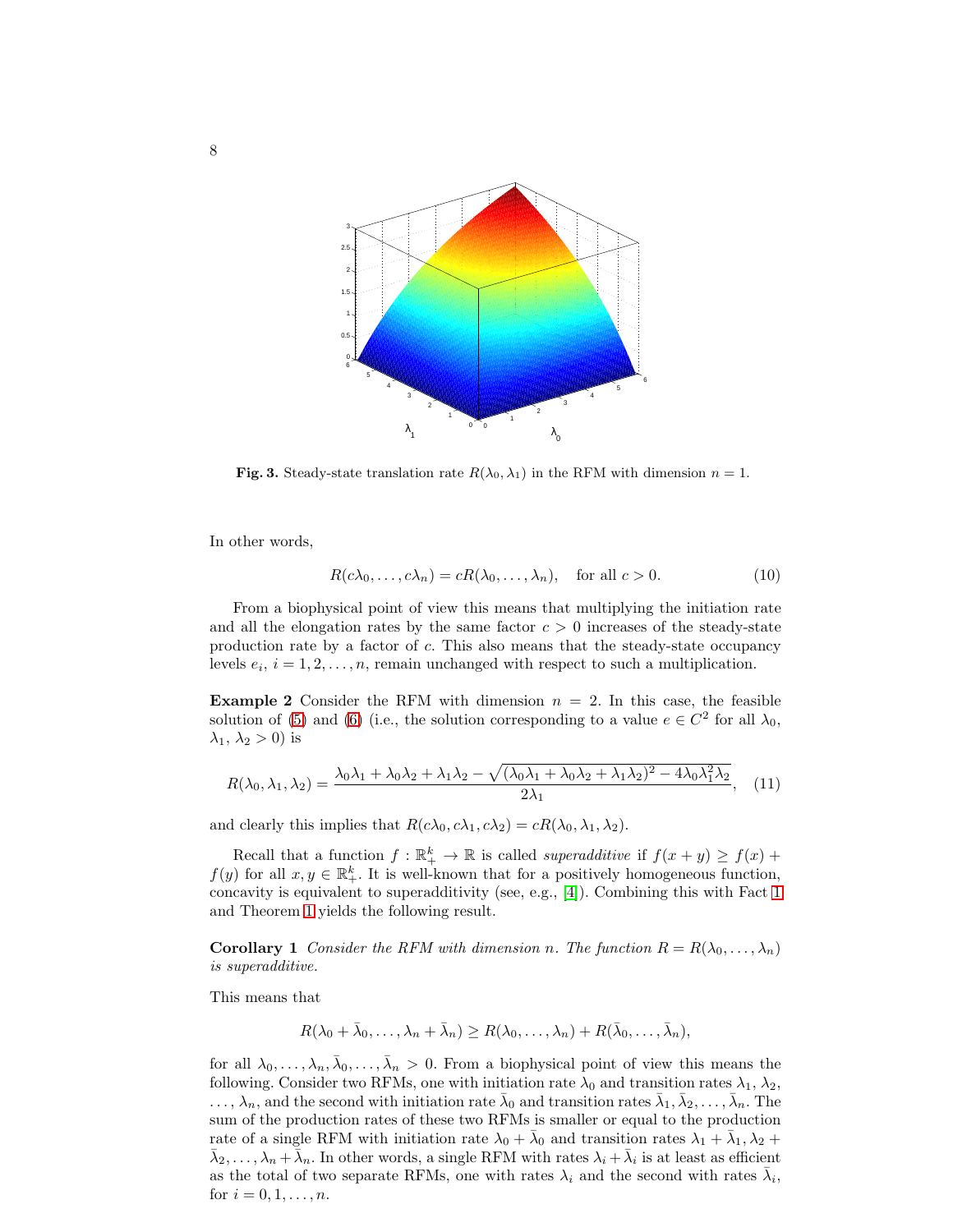#### 3.2 Constrained Maximization of the Protein Translation Rate

Consider the problem of determining the parameter values  $\lambda_0, \ldots, \lambda_n$  that maximize R (or, equivalently, that minimize  $-R$ ) in the RFM. Obviously, to make this problem meaningful we must constrain the possible parameter values. This leads to the following constrained optimization problem.

**Problem 1** Given the parameters  $w_0, w_1, \ldots, w_n, b > 0$ , minimize  $-R = -R(\lambda_0, \ldots, \lambda_n)$ , with respect to its parameters  $\lambda_0, \ldots, \lambda_n$ , subject to the constraints:

<span id="page-8-2"></span><span id="page-8-0"></span>
$$
\sum_{i=0}^{n} w_i \lambda_i \le b,
$$
  
\n
$$
\lambda_0, \dots, \lambda_n \ge 0.
$$
\n(12)

.

In other words, given an affine constraint on the total rates, namely, the initiation rate  $\lambda_0$  and the transition rates  $\lambda_1, \ldots, \lambda_n$ , maximize the protein translation rate. The constraint on  $\lambda_i$ ,  $i = 0, 1, ..., n$ , may be related to factors such as the abundance of intracellular ribosomes, initiation factors, intracellular tRNA molecules and elongation factors. The values  $w_i$ ,  $i = 0, 1, \ldots, n$ , can be used to provide different weighting to the different rates.

It is not difficult to show that the optimal solution  $\lambda^*$  of Problem [1](#page-8-0) always satisfies  $\lambda^* \in \text{int}(R_+^{n+1})$ . Theorem [1](#page-8-0) implies that Problem 1 is a convex optimization problem [\[8\]](#page-18-10). It thus enjoys many desirable properties.

<span id="page-8-1"></span>The next result shows that increasing any of the  $\lambda_i$ s increases the translation rate.

**Proposition 1** Consider the RFM with dimension n. Then  $\frac{\partial}{\partial \lambda_i}R > 0$  for  $i =$  $0, 1, \ldots, n$ .

In other words, increasing either the initiation rate or the elongation rate at any site improves the production rate.

Remark 1 Proposition [1](#page-8-1) implies that the first constraint in [\(12\)](#page-8-2) can be replaced by  $\sum_{i=0}^{n} w_i \lambda_i = b$ .

**Example 3** Consider Problem [1](#page-8-0) for the RFM with dimension  $n = 2$ . In this case, R is given by [\(11\)](#page-7-1). Let  $b = w_0 = w_1 = w_2 = 1$ , i.e., the constraint is  $\lambda_0 + \lambda_1 + \lambda_2 = 1$ . Then  $\lambda_2 = 1 - \lambda_0 - \lambda_1$ , and substituting this in [\(11\)](#page-7-1) yields

$$
R = \frac{\lambda_0 \lambda_1 + (1 - \lambda_0 - \lambda_1)(\lambda_0 + \lambda_1)}{2\lambda_1}
$$

$$
- \frac{\sqrt{(\lambda_0 \lambda_1 + (1 - \lambda_0 - \lambda_1)(\lambda_0 + \lambda_1))^2 - 4\lambda_0 \lambda_1^2 (1 - \lambda_0 - \lambda_1)}}{2\lambda_1}
$$

Fig. [4](#page-9-0) depicts this function. It may be seen that  $R = 0$  when either  $\lambda_0 = 0$  or  $\lambda_1 = 0$ (as a zero initiation or elongation rate means of course zero production rate), and also when  $\lambda_0 + \lambda_1 = 1$  (as then the elongation rate  $\lambda_2 = 1 - \lambda_0 - \lambda_1 = 0$ ). The maximal value,  $R^* = 0.1294$ , is obtained for  $\lambda_0^* = 0.3008$  and  $\lambda_1^* = 0.3984$ , so  $\lambda_2^* =$  $1 - \lambda_0^* - \lambda_1^* = 0.3008$  (all numbers are to four digit accuracy). Note that [\(11\)](#page-7-1) implies that  $R(\lambda_0, \lambda_1, \lambda_2) = R(\lambda_2, \lambda_1, \lambda_0)$  for all  $\lambda_0, \lambda_1, \lambda_2 > 0$ , and since the constraint parameters satisfy  $w_0 = w_2$ , we get  $\lambda_0^* = \lambda_2^*$ .

<span id="page-8-3"></span>It is clear from [\(11\)](#page-7-1) that in general an *algebraic* expression for R in terms of  $\lambda_0, \ldots, \lambda_n$ does not exist. It is possible however to give an algebraic expression for the maximal value  $R^*$  as a function of just two optimal parameter values, namely,  $\lambda_0^*$  and  $\lambda_1^*$ , and the parameters in the affine constraint.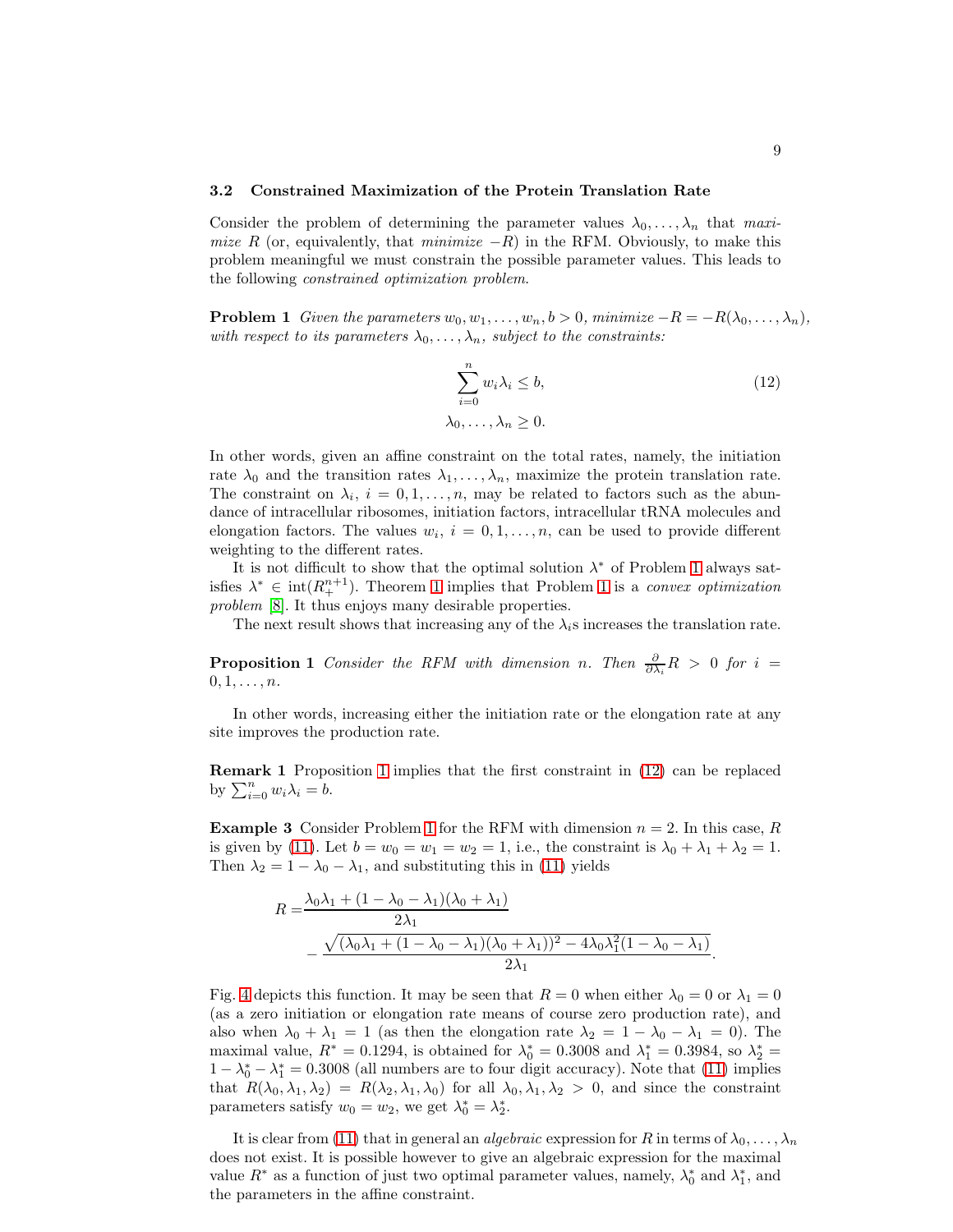

<span id="page-9-0"></span>Fig. 4. Steady-state translation rate R in the RFM with dimension  $n = 2$  as a function of  $\lambda_0$ and  $\lambda_1$  under the constraint  $\lambda_2 = 1 - \lambda_0 - \lambda_1$ .

Theorem 2 Consider Problem [1](#page-8-0) for the RFM with dimension n. Then

<span id="page-9-1"></span>
$$
R^* = \frac{(\lambda_0^*)^2}{\lambda_0^* + \frac{w_1}{w_0}\lambda_1^*}.
$$
\n(13)

In other words, the optimal translation rate  $R^*$  can be computed given the optimal initiation rate and the first optimal elongation rate (and their corresponding weights in the affine constraint). This result holds regardless of the length of the transcript.

It is interesting to note that several biological studies showed that various signals encoded in the 5'UTR and the beginning of the ORF can predict the protein levels of endogenous genes with relatively high accuracy [\[33](#page-19-5)[,32,](#page-19-14)[70](#page-20-15)[,63](#page-20-16)[,47\]](#page-19-6).

**Example 4** Consider again Example 3. In this case  $w_1/w_0 = 1$ ,  $\lambda_0^* = 0.3008$  and  $\lambda_1^* = 0.3984$ , so [\(13\)](#page-9-1) yields

$$
R^* = \frac{0.3008^2}{0.3008 + 0.3984} = 0.1294,
$$

and this agrees with the result in Example 3.

Maximization with equal constraint weights It is interesting to consider the specific case where all the weights  $w_i$  in the constrained optimization problem are equal. Indeed, in this case the weights give equal preference to all the rates, so if the optimal solution satisfies  $\lambda_i^* > \lambda_j^*$  for some  $i, j$  then this may be interpreted as saying that, in the context of maximizing R,  $\lambda_i$  is "more important" than  $\lambda_j$ .

Fig. [5](#page-10-1) depicts the optimal values  $\lambda_i$  for the case where  $b = 1$  and  $w_i = 1$  for all i. In other words, the constraint is  $\sum_{i=0}^{n} \lambda_i = 1$ . Three cases are shown corresponding to  $n = 30$ ,  $n = 10$ , and  $n = 4$ . The optimal values were found numerically using a simple search algorithm that is guaranteed to converge for convex optimization problems.

It may be observed that the optimal transition rates are symmetric with respect to the index  $i = n/2$ . In general, the transition rate  $\lambda_n^*$  $_{n/2}^*$  is larger than all other rates and the optimal values decrease as we move towards any edge of the chain.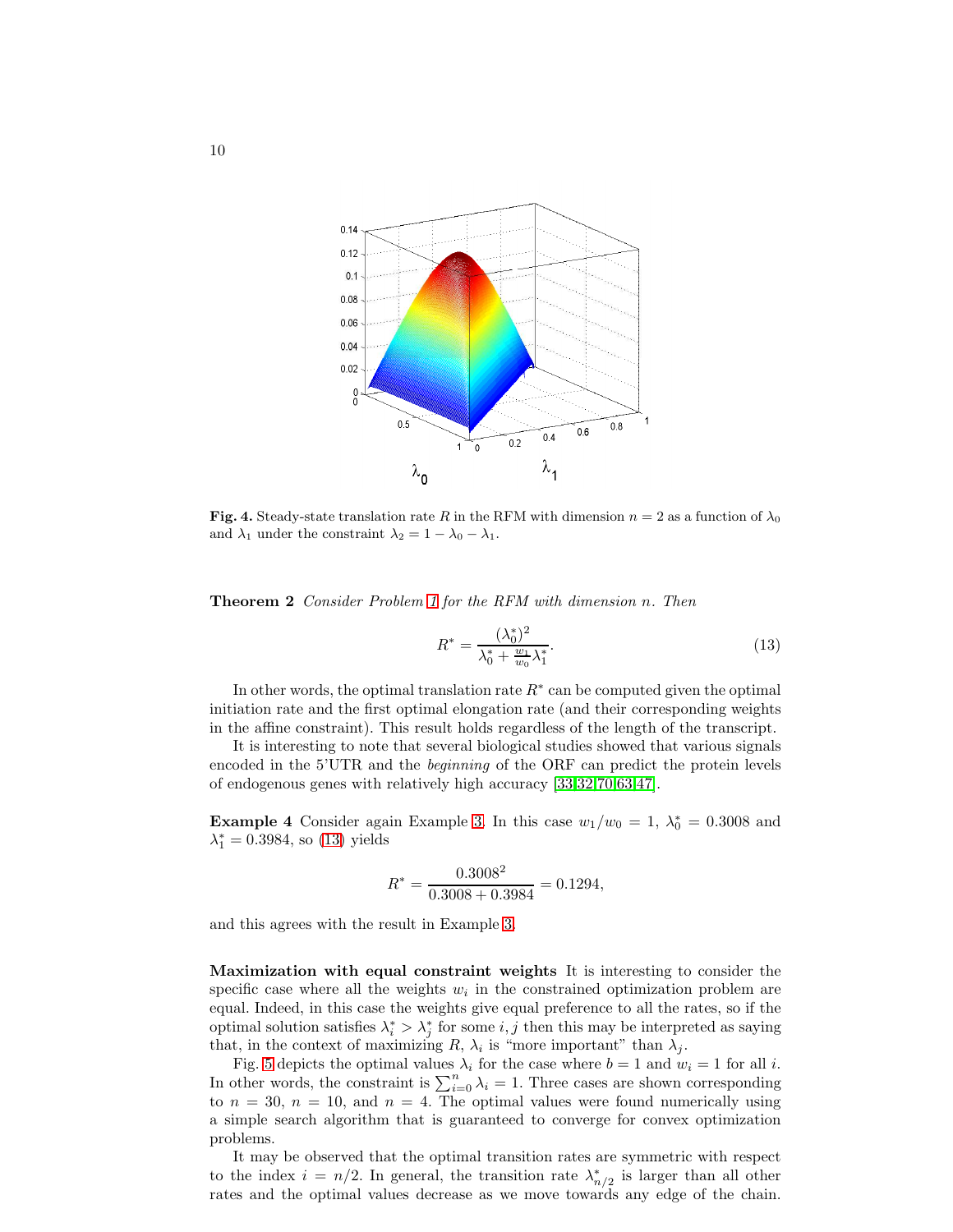

<span id="page-10-1"></span>Fig. 5. Optimal elongation rates  $\lambda_i^*$  as a function of i for the constraint  $\sum_{i=0}^n \lambda_i = 1$ . Upper figure:  $n = 30$ ; Middle figure:  $n = 10$ ; Lower figure:  $n = 4$ .

The difference between  $\lambda_n^*$  $n_{n/2}^*$  and  $\lambda_0^*$  (or  $\lambda_n^*$ ) is always visible, but the difference between  $\lambda_n^*$  $n/2$  and  $\lambda_{(n/2)\pm i}^*$ , with i small, becomes negligible as n increases.

Intuitively, these results may be interpreted as follows. The importance of an elongation rate (or the corresponding site) depends on its "centrality", or the mean distance of this site to other sites in the chain. Site  $n/2$  is thus always the most "important" site in the chain. As  $n$  increases, the sites near the middle site have almost the same mean distance to the other sites, and thus become almost as important.

Fig. [6](#page-11-0) depicts the optimal translation rate  $R^*$  as a function of n for two different constraints:  $\sum_{i=0}^{n} \lambda_i = n$  and  $\sum_{i=0}^{n} \lambda_i = n^{1.03}$ . The first case corresponds to the scenario where the total available resources increases linearly with n (i.e.,  $b = n$ ). It may be observed that in this case the optimal translation rate  $R^*$  decreases monotonically with  $n$ . On the other hand, increasing the total available resources by a rate which is slightly larger than a linear rate (i.e.,  $b = n^{1.03}$ ) changes the behavior;  $R^*$  in this case increases monotonically with  $n$ . This result suggests that in order to maintain the same optimal translation rate value as  $n$  increases, the total allocated resources should increase at a rate that is slightly higher than a linear rate in  $n$ .

## <span id="page-10-0"></span>4 Discussion

The RFM is a deterministic mathematical model for translation-elongation. It can be derived via a mean-field approximation of a fundamental model from non-equilibrium statistical mechanics called TASEP. The RFM encapsulates both the simple exclusion and the total asymmetry properties of the stochastic TASEP model. The RFM is characterized by an order  $n$ , corresponding to the number of sites along the mRNA strand, a positive initiation rate  $\lambda_0$  and a set of positive alongation rates  $\lambda_1, \ldots, \lambda_n$ .

In this paper, we show that the steady-state protein translation rate  $R = R(\lambda_0, \dots, \lambda_n)$ in the RFM is a strictly concave function of its (positive) parameters. This implies that:  $(1)$  a local maximum of R is the global maximum (and this maximum is unique); and (2) the problem of maximizing the steady-state protein translation rate under an affine constraint on the RFM parameters is a convex optimization problem. Such problems can be solved numerically using highly-efficient algorithms. The constraint here aims to capture the limited biosynthetic budget of the cell.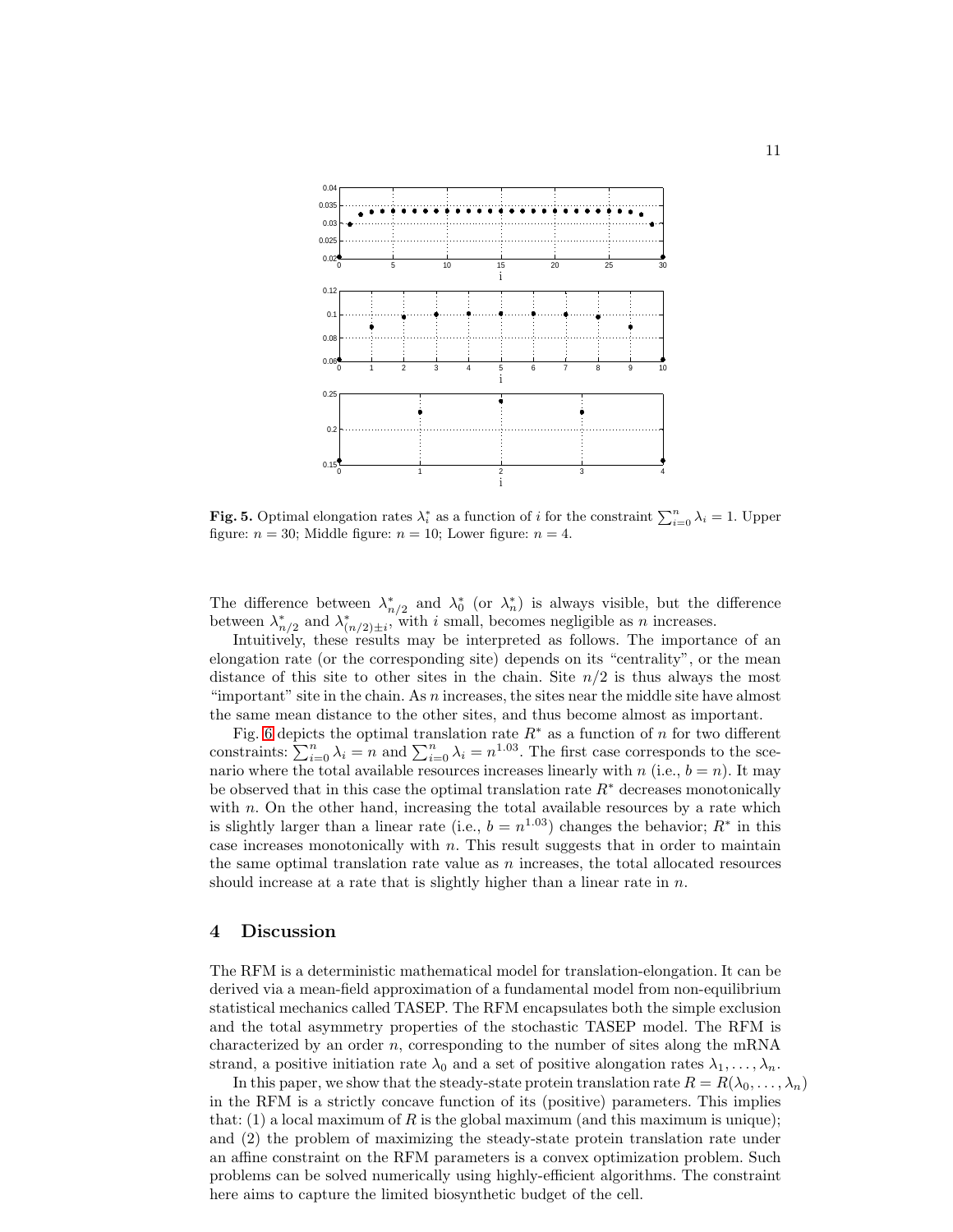

<span id="page-11-0"></span>**Fig. 6.** Optimal translation rate  $R^*$  as a function of n for the constraint  $\sum_{i=0}^{n} \lambda_i = b$ . Upper figure:  $b = n$ ; Lower figure:  $b = n^{1.03}$ .

We now describe the possible implications of these results in various disciplines including biology, synthetic biology, molecular evolution, and functional genomics. As mentioned above, the functional dependence of the translation rate on various variables can also be examined experimentally. A recent paper [\[20\]](#page-18-11) studied the effect of the intracellular translation factor abundance on protein synthesis. Experiments based on a tet07 construct were used to manipulate the production of the encoded translation factor to a sub-wild-type level, and measure the translation rate (or protein levels) for each level of the translation factor(s). An analysis of Fig. 1 in [\[20\]](#page-18-11) suggests that the mapping from levels of translation factors to the translation rate is indeed concave. Our results thus provide the first mathematical support for the observed concavity in these experiments.

In synthetic biology, re-engineering gene expression is frequently used to synthesize proteins for medical and agricultural goals [\[53,](#page-20-4)[43,](#page-19-2)[5,](#page-18-5)[21](#page-18-17)[,42\]](#page-19-15). For example, in genetically modified crops new genes are introduced to the genome of the host in order to improve its resistance to certain pests/diseases or for improving the nutrient profile of the crop [\[42\]](#page-19-15). Another example is the commercial production of human proteins in recombinant microorganisms for therapeutic use [\[53,](#page-20-4)[43,](#page-19-2)[5](#page-18-5)[,21\]](#page-18-17). This is sometimes based on the natural ability of certain bacteria to efficiently secrete properly folded human proteins (for example, insulin [\[21\]](#page-18-17)). In this context, a fundamental problem is to maximize the translation rate of the heterologous gene (and thus the protein production rate) under the given constraints, e.g., the limited availability of intracellular components involved in translation. These constraints are needed also because very high initiation and elongation rates mean that the expression of the heterologous gene consumes too much resources of the translational machinery (e.g., ribosomes, tRNA molecules, etc), thus significantly deteriorating the fitness of the host. In addition, very high levels of protein abundance may eventually contribute to aggregation of proteins [\[45](#page-19-16)[,31\]](#page-19-17), leading to a decrease in the yield of heterologous protein production. All these aspects are encapsulated in the convex optimization problem that is addressed here for the RFM. We believe that this mathematical problem may thus be used to provide verifiable predictions on how to efficiently manipulate the various biological factors.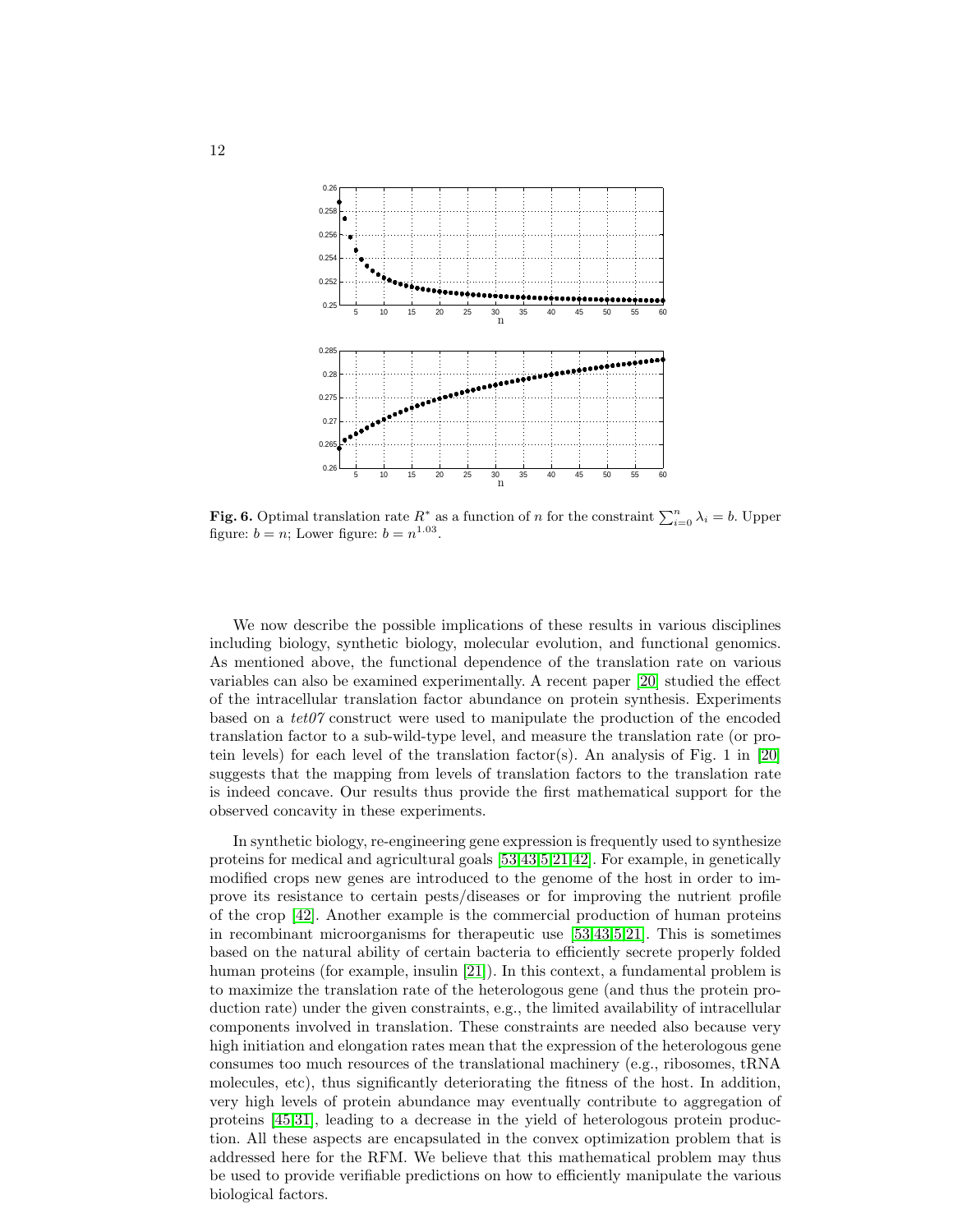

<span id="page-12-0"></span>Fig. 7. Evolutionary convergence to optimal translational state via mutations is similar to the simple "hill climbing" algorithm.

There is a rich literature on using optimization theory, combined with evolutionary arguments, in biology (see, e.g., [\[54,](#page-20-17)[46,](#page-19-18)[2\]](#page-18-18) and the references therein). This approach has been often criticized, but it has undoubtedly provided insight into the process of adaption under biological constraints, as well as helped to discriminate between alternative hypotheses for a suitable "fitness function" in various biological mechanisms. Furthermore, laboratory evolution experiments showed evolutionary adaptation of biological processes towards optimal operation levels. Examples include optimal metabolic fluxes in  $E.$  coli [\[26\]](#page-19-19), and optimal protein expression levels from the lac operon [\[14\]](#page-18-19). We believe that the optimization problem posed here may lead to further progress in studying the evolution of the translation machinery.

The translation machinery is affected by mutations such as duplication/deletion of a tRNA gene or synonymous mutation affecting the codon bias usage. The concavity of the translation rate  $R$  may suggest that the selection of mutations that increase fitness indeed converges towards the optimal parameter values, as explained by the simple "hill climbing" argument described above (see Fig. [7\)](#page-12-0).

Recent studies have shown that in various organisms the ribosomal density at the 5′ and 3′ ends of the ORF is higher than in the middle of the ORF (see, for example, [\[28,](#page-19-20)[29](#page-19-3)[,11,](#page-18-8)[60\]](#page-20-11)). In addition, the genomic ribosomal density is relatively constant in the middle of the ORF (usually more than 30 codons away from the two ORF ends). The elongation rate  $\lambda_i$  is negatively correlated with the ribosomal density (or the probability that a site is occupied) at site *i*. Indeed, if  $\lambda_i$ , that controls the elongation rate from site  $i$ , is small then there is a higher probability to see a ribosome in this site. Thus, these biological studies suggest that the elongation rates at the end of the chain are lower than in the middle of the chain, and that the rates near the middle are approximately equal. This agrees well with the optimal elongation rates derived based on our analysis in the case of equal weighting in the constraint (see Fig. [5\)](#page-10-1).

Our results in the case of equal weights in the constraint also show that if the total biosynthetic budget  $b(n)$  is a sub-linear or linear function of n then  $R^*$  decreases monotonically with n; however, when  $b(n)$  grows faster than a linear function in n then  $R^*$  increases monotonically with n. The relation between expression levels and gene length has been studied experimentally. It has been shown that in some organisms, such as humans and S. cerevisiae  $[18,12]$  $[18,12]$ , expression levels tend to monotonically decrease with gene length (shorter genes have higher expression levels). However, in other organisms, such as plants [\[50\]](#page-19-21), an opposite relation was reported (longer genes have higher expression levels). Our analysis may suggest that one should take into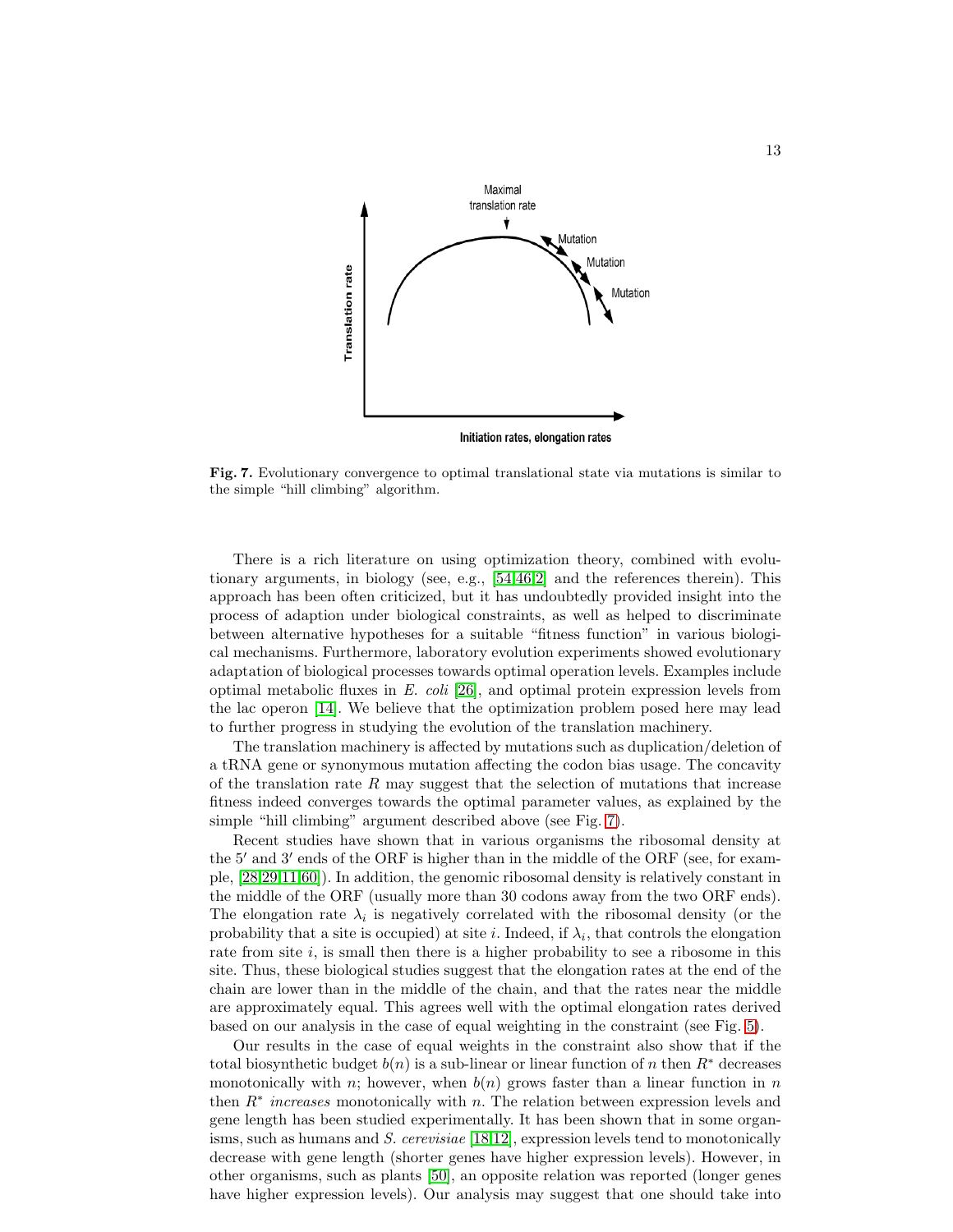account not only the difference in gene length, but also the difference in the available resources of the translational machinery.

An interesting question for further research is whether the translation rate in other models of translation, including various versions of TASEP [\[41,](#page-19-12)[62](#page-20-1)[,60](#page-20-11)[,56,](#page-20-3)[10,](#page-18-3)[48\]](#page-19-22), is also a concave function of its parameters.

Another possible research direction is the design and implementation of biological experiments based on the analytical results described above. Such experiments should combine: (1) methods for manipulating the translation machinery and/or the transcript of certain gene(s); and (2) online estimation of ribosomal density along the mRNA (e.g. using ribosome profiling [\[27\]](#page-19-23)). The elongation rate of each codon can be estimated based on a method described in [\[13\]](#page-18-7). Manipulation of the translation machinery can include deletion of tRNA genes, and using the tet07 construct to down-regulate the initiation and elongation factors [\[20](#page-18-11)[,6\]](#page-18-21). Techniques for local manipulation of a transcript include generating libraries of a certain heterologous non-functional gene (e.g., a GFP protein). In each of the variants a few mutations (relatively to the wild-type) are introduced either in the 5'UTR (corresponding to  $\lambda_0$ ) or the ORF (corresponding to  $\lambda_1, \lambda_2, \ldots$ ), and the protein levels and ribosomal densities are measured [\[33,](#page-19-5)[65\]](#page-20-18). The fact that the heterologous gene is non-functional to the host assures that the observed changes in translation efficiency are due to the introduced modifications.

As a specific example, one can measure the effect of modifying the elongation rates of different codons (corresponding to  $\lambda_1, \lambda_2, ...$ ) by introducing synonymous mutations in different parts of the ORF. We expect that a graph depicting the translation rate as a function of elongation rates will be concave (as in Fig. [4\)](#page-9-0).

Finally, the effect of single mutations in different parts of the transcript on translation rate is a fundamental question related to various biomedical disciplines. Specifically, it is known that codon substitutions in different parts of the coding sequence affect elongation and initiation rates (*i.e.* the  $\lambda_i$ s) via various mechanisms (e.g. mRNA folding and adaptation to the tRNA pool [\[16](#page-18-12)[,22,](#page-18-22)[33,](#page-19-5)[62\]](#page-20-1)). Our result is based on linking R to the Perron root of a tridiagonal matrix that depends on the  $\lambda_i$ s. This can serve as a starting point for sensitivity analysis of  $R$ , i.e. analyzing the effect of small changes in the  $\lambda_i$ s on R. This topic is currently under study.

## Appendix: Proofs

Proof of Theorem [1.](#page-6-1) The proof consists of the following steps:

- 1. Expressing the term on the right-hand side of [\(7\)](#page-5-2) as a ratio between two polynomials  $p(R)$  and  $v(R)$ .
- 2. Linking the numerator polynomial  $p(R)$  to the determinant of a symmetric, nonnegative tridiagonal matrix A whose entries depend on the  $\lambda_i$ s.
- 3. Proving that  $R^{-1/2}$  is the largest eigenvalue of the matrix A.
- 4. Using the properties of the largest eigenvalue of a symmetric, non-negative matrix to show that  $R$  is a strictly concave function of its parameters.

Step 1: Define

<span id="page-13-0"></span>
$$
g_{n+1}(z,\lambda_0,\ldots,\lambda_n) := 1 - \frac{z/\lambda_0}{1 - \frac{z/\lambda_1}{1 - \frac{z/\lambda_2}{1 - \frac{z/\lambda_{n-1}}{\lambda_0}}}}.
$$
(14)

Then we can rewrite [\(7\)](#page-5-2) as

<span id="page-13-1"></span>
$$
g_{n+1}(R, \lambda_0, \dots, \lambda_n) = 0. \tag{15}
$$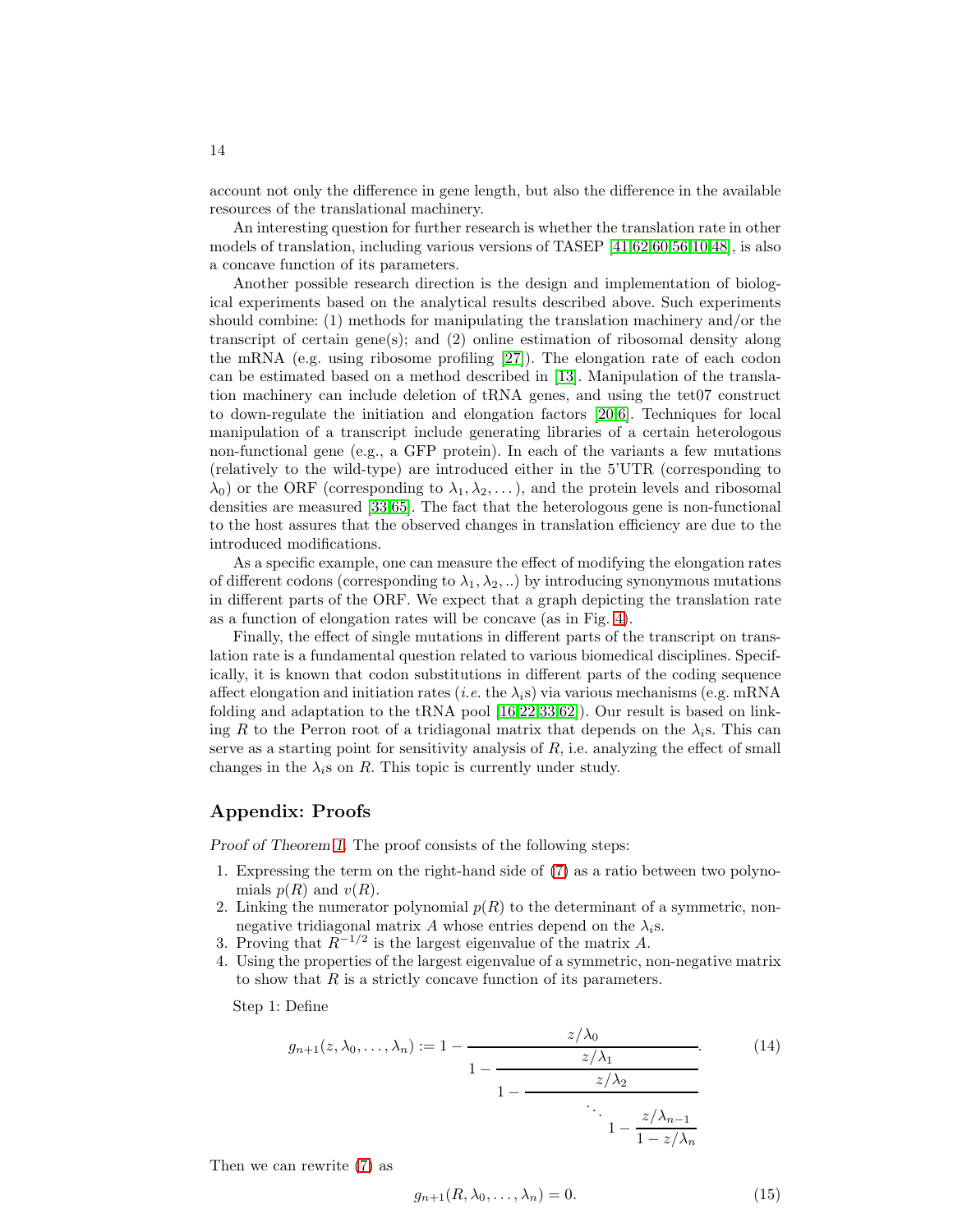By the theory of convergents of continued fractions [\[35\]](#page-19-10) it follows that

<span id="page-14-2"></span>
$$
g_{n+1}(z,\lambda_0,\ldots,\lambda_n) = \frac{p_{n+1}(z,\lambda_0,\ldots,\lambda_n)}{v_{n+1}(z,\lambda_1,\ldots,\lambda_n)},\tag{16}
$$

where  $p_{n+1}$  and  $v_{n+1}$  are defined recursively by

<span id="page-14-0"></span>
$$
p_{-1}(z) = 1,
$$
  
\n
$$
p_0(z) = 1,
$$
  
\n
$$
p_k(z) = p_{k-1}(z) - z\lambda_{k-1}^{-1}p_{k-2}(z), \quad k \ge 1,
$$
\n(17)

and

<span id="page-14-1"></span>
$$
v_{-1}(z) = 0,
$$
  
\n
$$
v_0(z) = 1,
$$
  
\n
$$
v_k(z) = v_{k-1}(z) - z\lambda_{k-1}^{-1}v_{k-2}(z), \quad k \ge 1.
$$
\n(18)

For example, for  $n = 2$  Eq. [\(14\)](#page-13-0) yields

$$
g_3 = 1 - \frac{z/\lambda_0}{1 - \frac{z/\lambda_1}{1 - z/\lambda_2}} = \frac{(\lambda_0^{-1}\lambda_2^{-1})z^2 - (\lambda_0^{-1} + \lambda_1^{-1} + \lambda_2^{-1})z + 1}{1 - (\lambda_1^{-1} + \lambda_2^{-1})z},
$$

whereas [\(17\)](#page-14-0) and [\(18\)](#page-14-1) yield

$$
p_3 = (\lambda_0^{-1} \lambda_2^{-1}) z^2 - (\lambda_0^{-1} + \lambda_1^{-1} + \lambda_2^{-1}) z + 1,
$$

and

$$
v_3 = 1 - (\lambda_1^{-1} + \lambda_2^{-1})z.
$$

Note that [\(17\)](#page-14-0) and [\(18\)](#page-14-1) imply that  $p_k = p_k(z, \lambda_0, \ldots, \lambda_{k-1}), v_k = v_k(z, \lambda_1, \ldots, \lambda_{k-1}),$ and

<span id="page-14-3"></span>
$$
v_{k+1}(z, \lambda_1, \ldots, \lambda_k) = p_k(z, \lambda_0, \ldots, \lambda_{k-1}).
$$
\n(19)

Furthermore, [\(6\)](#page-5-1) and [\(5\)](#page-5-0) yield

<span id="page-14-4"></span>
$$
e_k = \frac{p_k(R, \lambda_0, \dots, \lambda_{k-1})}{p_{k-1}(R, \lambda_0, \dots, \lambda_{k-2})}, \quad k = 1, \dots, n,
$$
\n
$$
(20)
$$

so

<span id="page-14-7"></span>
$$
p_k = \frac{p_k}{p_{k-1}} \frac{p_{k-1}}{p_{k-2}} \dots \frac{p_2}{p_1} \frac{p_1}{p_0}
$$
  
=  $e_k e_{k-1} \dots e_1$ . (21)

Since  $e_i \in (0,1)$  it follows that  $p_k(R) \in (0,1)$  for all  $k = 1,2,\ldots,n$ . From [\(15\)](#page-13-1) and [\(16\)](#page-14-2) it follows that

<span id="page-14-5"></span>
$$
\frac{p_{n+1}(R,\lambda_0,\ldots,\lambda_n)}{v_{n+1}(R,\lambda_1,\ldots,\lambda_n)} = 0.
$$
\n(22)

Suppose for a moment that  $v_{n+1}(R, \lambda_1, \ldots, \lambda_n) = 0$ . Then [\(19\)](#page-14-3) yields  $p_n(R, \lambda_0, \ldots, \lambda_{n-1}) =$ 0, and combining this with [\(20\)](#page-14-4) yields  $e_n = 0$ . This is a contradiction, as  $e \in \text{int}(C^n)$ . We conclude that the denominator in [\(22\)](#page-14-5) is not zero, so [\(22\)](#page-14-5) is well-defined and so

<span id="page-14-6"></span>
$$
p_{n+1}(R, \lambda_0, \dots, \lambda_n) = 0. \tag{23}
$$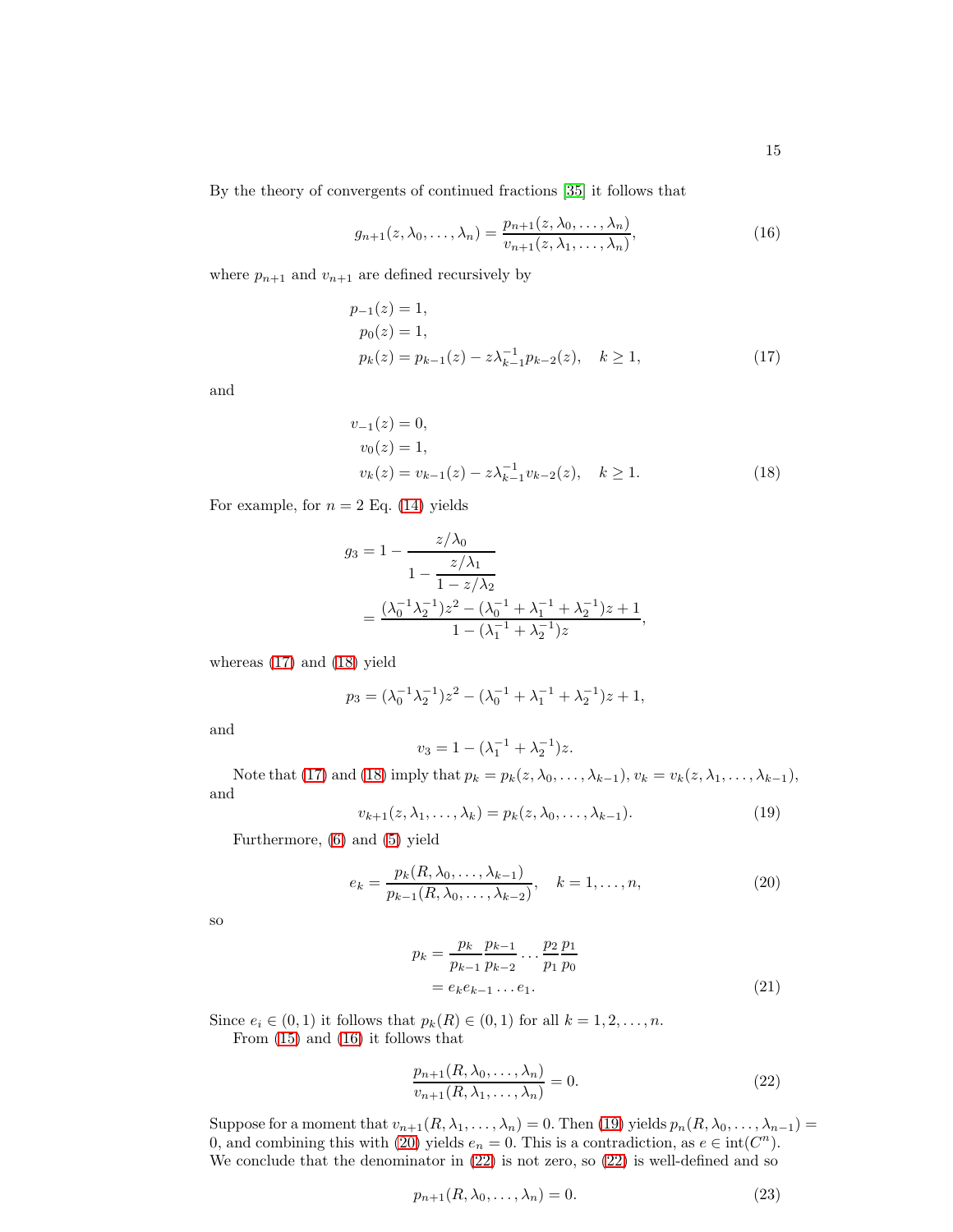Step 2: It is well-known that there is a close connection between continued frac-tions and tridiagonal matrices [\[64\]](#page-20-19). To relate the polynomial  $p_k$  to a tridiagonal matrix, define the polynomials

<span id="page-15-0"></span>
$$
q_k(s) := s^{k+1} p_k(s^{-2}), \quad k = -1, 0, \dots, n+1,
$$
\n(24)

where  $s \in \mathbb{R} \setminus \{0\}$ . Then [\(17\)](#page-14-0) yields

$$
q_0(s) = s,q_1(s) = s^2 - \lambda_0^{-1},q_{k+1}(s) = sq_k(s) - \lambda_k^{-1}q_{k-1}(s), \quad k \ge 1.
$$
 (25)

Define a  $(n+2) \times (n+2)$  Jacobi matrix  $A = A(\lambda_0, \dots, \lambda_n)$  by

<span id="page-15-2"></span>
$$
A := \begin{bmatrix} 0 & \lambda_0^{-1/2} & 0 & 0 & \dots & 0 & 0 \\ \lambda_0^{-1/2} & 0 & \lambda_1^{-1/2} & 0 & \dots & 0 & 0 \\ 0 & \lambda_1^{-1/2} & 0 & \lambda_2^{-1/2} & \dots & 0 & 0 \\ & & & & \vdots & & \\ 0 & 0 & 0 & \dots & \lambda_{n-1}^{-1/2} & 0 & \lambda_n^{-1/2} \\ 0 & 0 & 0 & \dots & 0 & \lambda_n^{-1/2} & 0 \end{bmatrix} .
$$
 (26)

Let  $I_{n+2}$  denote the  $(n+2) \times (n+2)$  identity matrix. Then

$$
sI_{n+2}-A=\begin{bmatrix} s & -\lambda_0^{-1/2} & 0 & 0 & \cdots & 0 & 0 \\ -\lambda_0^{-1/2} & s & -\lambda_1^{-1/2} & 0 & \cdots & 0 & 0 \\ 0 & -\lambda_1^{-1/2} & s & -\lambda_2^{-1/2} & \cdots & 0 & 0 \\ & & \vdots & & & \\ 0 & 0 & 0 & \cdots & -\lambda_{n-1}^{-1/2} & s & -\lambda_n^{-1/2} \\ 0 & 0 & 0 & \cdots & 0 & -\lambda_n^{-1/2} & s \end{bmatrix},
$$

and it is straightforward to verify that the determinant of the  $(i+1)\times(i+1)$  leading principal minor of  $sI_{n+2} - A$  is  $q_i(s)$ . In particular,  $q_{n+1}(s) = \det(sI_{n+2} - A)$ . Com-bining [\(23\)](#page-14-6) and [\(24\)](#page-15-0) implies that  $q_{n+1}(R^{-1/2}) = 0$ , so  $R^{-1/2}$  is an eigenvalue of the matrix A.

Step 3: Recall that the spectral radius of a square matrix is the maximum over the absolute values of its eigenvalue. The spectral radius of a non-negative matrix is an eigenvalue of the matrix called the *Perron root* [\[19\]](#page-18-23). The next result shows that  $R^{-1/2}$ is the largest eigenvalue of the non-negative matrix A.

## <span id="page-15-1"></span>**Proposition 2** The Perron root of the matrix A is  $R^{-1/2}$ .

Proof of Proposition [2.](#page-15-1) It follows from known results on Jacobi matrices (see, e.g. [\[19,](#page-18-23) Chapter  $[0]$ ) that all the eigenvalues of the matrix A are real and *distinct*, and that if we order them as

$$
\alpha_1<\alpha_2<\cdots<\alpha_{n+2}
$$

then the number of sign changes in the sequence

$$
\{q_n(\alpha_j),\ldots,q_0(\alpha_j),1\}
$$

is  $n+2-j$ . Let *i* be the index such that  $\alpha_i = R^{-1/2}$ . By [\(24\)](#page-15-0),  $q_k(\alpha_i) = R^{-(k+1)/2} p_k(R)$ , and [\(21\)](#page-14-7) yields  $q_k(\alpha_i) > 0$  for all  $k = 0, 1, \ldots, n$ . Thus, the number of sign changes in the sequence  $\{q_n(\alpha_i), \ldots, q_0(\alpha_i), 1\}$  is zero, so  $i = n + 2$ , i.e.  $\alpha_{n+2} = R^{-1/2}$ .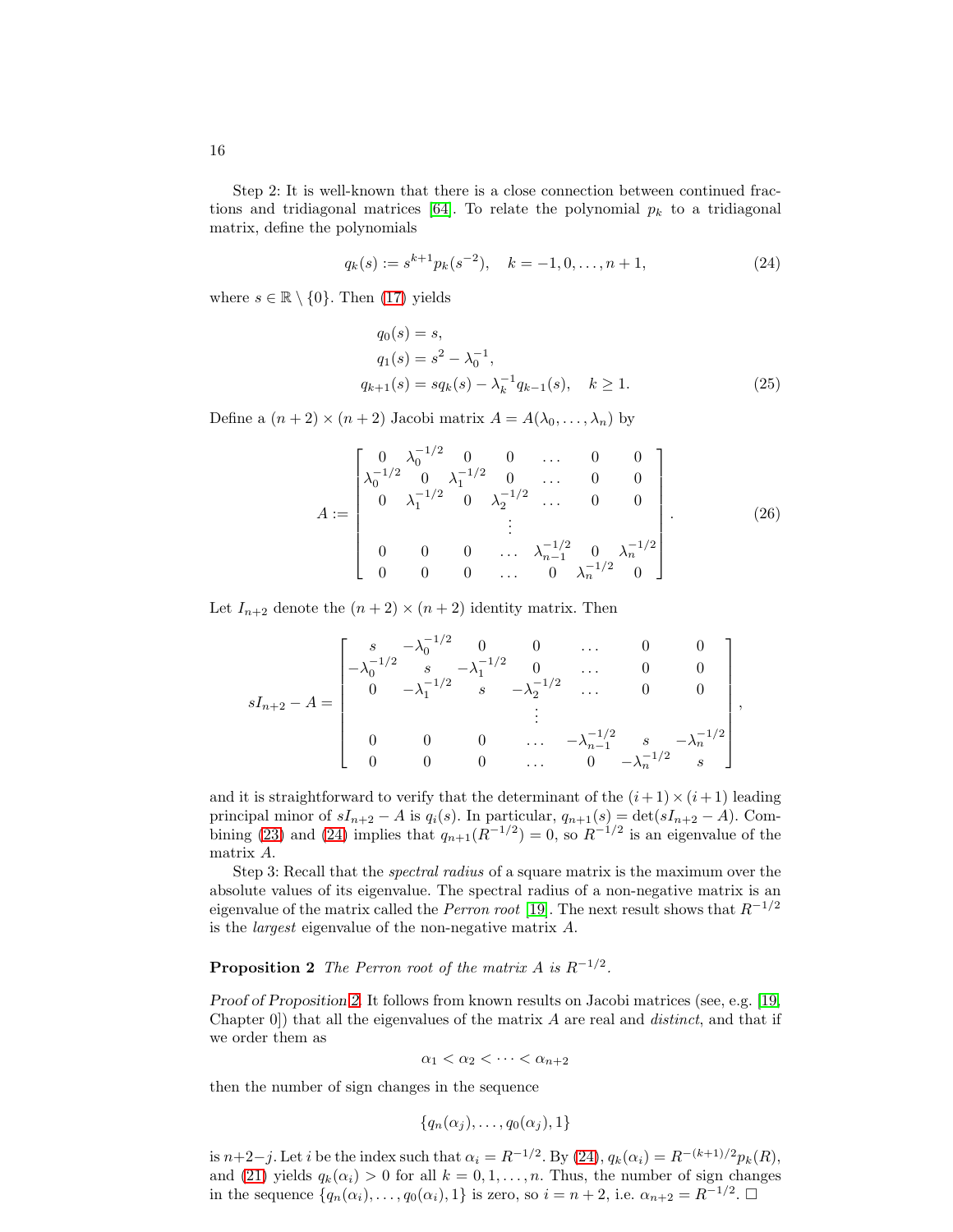Step 4: Given a vector  $x = [x_0 \dots x_n]' \in int(\mathbb{R}^{n+1}_+)$ , let  $T(x)$  denote the  $(n +$  $2) \times (n+2)$  tridiagonal matrix whose main diagonal is zero, and sub- and superdiagonals are the vector  $x$ . Note that this matrix is non-negative and irreducible. Let  $s_i = s_i(T(x))$ ,  $i = 1, ..., n + 2$ , denote the eigenvalues of  $T(x)$  ordered so that

$$
s_1 < s_2 < \cdots < s_{n+2}.
$$

We already know that  $s_{n+2}(T(x^{-1/2})) = R^{-1/2}(x)$ . Note that the matrix A in [\(26\)](#page-15-2) can be written as  $A = T(\lambda^{-1/2})$ , where  $\lambda^{-1/2} := \left[\lambda_0^{-1/2}, \ldots, \lambda_n^{-1/2}\right]^T$ .

Pick  $x, y \in \text{int}(\mathbb{R}^{n+1}_+)$ , with  $x \neq y$ , and  $k \in (0, 1)$ . Let  $u := kx + (1 - k)y$ . Then

<span id="page-16-0"></span>
$$
R(u) = s_{n+2}^{-2}(T(u^{-1/2})).
$$
\n(27)

The function  $f(w) := w^{-1/2}$  is strictly convex on  $w \in (0, \infty)$ , so

$$
u^{-1/2} < kx^{-1/2} + (1 - k)y^{-1/2},
$$

where the inequality between the vectors should be interpreted component-wise. Since  $T(u^{-1/2})$  is irreducible, this implies that [\[25,](#page-18-24) Chapter 8]

$$
s_{n+2}\left(T(u^{-1/2})\right) < s_{n+2}(Q) \,,
$$

where  $Q := T(kx^{-1/2} + (1 - k)y^{-1/2})$ . Combining this with [\(27\)](#page-16-0) yields

<span id="page-16-1"></span>
$$
R(u) > s_{n+2}^{-2}(Q). \tag{28}
$$

Since Q is non-negative and symmetric, its induced 2-norm is equal to its spectral radius  $s_{n+2}(Q)$ . Using the fact that a norm is always convex, it is straightforward to see that the norm-squared  $s_{n+2}^2(Q)$  is also convex, so

$$
s_{n+2}^2(Q) = s_{n+2}^2 \left( kT(x^{-1/2}) + (1 - k)T(y^{-1/2}) \right)
$$
  
 
$$
\leq k s_{n+2}^2 \left( T(x^{-1/2}) \right) + (1 - k)s_{n+2}^2 \left( T(y^{-1/2}) \right).
$$

Combining this with [\(28\)](#page-16-1) yields

$$
R(u) > \frac{1}{ks_{n+2}^2 (T(x^{-1/2})) + (1-k)s_{n+2}^2 (T(y^{-1/2}))}
$$
  
 
$$
\geq \min \left\{ \frac{1}{s_{n+2}^2 (T(x^{-1/2}))}, \frac{1}{s_{n+2}^2 (T(y^{-1/2}))} \right\}.
$$

Now [\(27\)](#page-16-0) implies that

<span id="page-16-2"></span>
$$
R(kx + (1 - k)y) > \min\{R(x), R(y)\},\tag{29}
$$

i.e. R is strictly quasi-concave on  $\text{int}(\mathbb{R}^{n+1}_+)$ .

Pick  $t \in (0,1)$ , and let  $\mu := \frac{tR(x)}{tR(x)+(1-t)R(y)}$ . Then  $\mu \in (0,1)$ , so [\(29\)](#page-16-2) and the homogeneity of  $R$  (see Fact [1](#page-6-2) above) yield

$$
R\left(\mu \frac{x}{R(x)} + (1 - \mu) \frac{y}{R(y)}\right) > \min\left\{R\left(\frac{x}{R(x)}\right), R\left(\frac{y}{R(y)}\right)\right\} = 1.
$$

Thus,

$$
R\left(\frac{tx+(1-t)y}{tR(x)+(1-t)R(y)}\right) > 1.
$$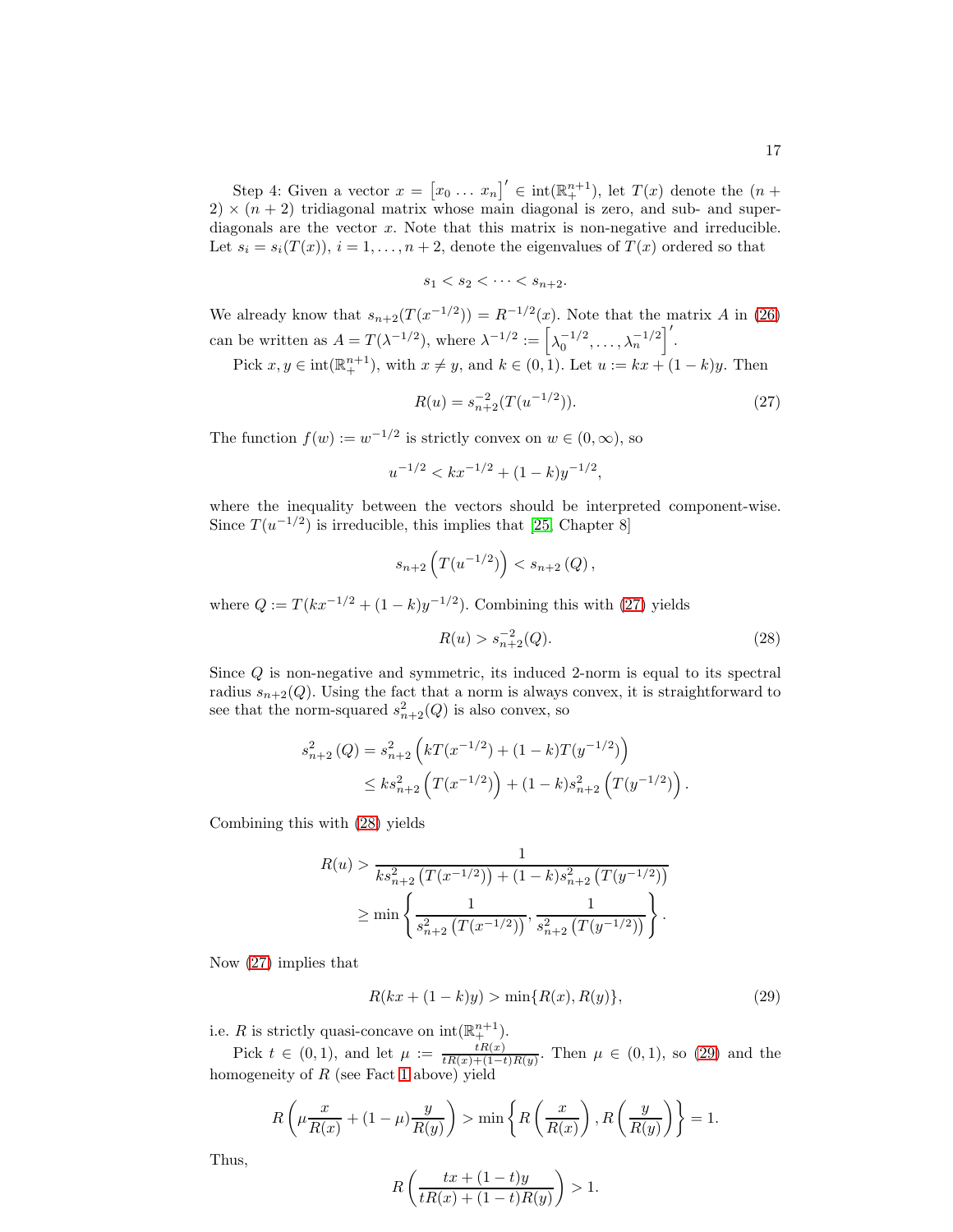Using the homogeneity of  $R$  again gives

$$
R(tx + (1-t)y) > tR(x) + (1-t)R(y),
$$

and this completes the proof of Theorem [1.](#page-6-1)  $\Box$ 

Proof of Proposition [1.](#page-8-1) Let  $v = [v_1 \dots v_{n+2}]' \in \mathbb{R}^{n+2}_+$  denote a Perron eigenvector of the symmetric matrix A, i.e., an eigenvector corresponding to the Perron root  $R^{-1/2}$ . It follows from known results (see, e.g., [\[37\]](#page-19-24)) that

$$
\frac{\partial}{\partial \lambda_i} \left( R^{-1/2} \right) = \frac{v' \left( \frac{\partial}{\partial \lambda_i} A \right) v}{v' v},
$$

and combining this with [\(26\)](#page-15-2) yields

<span id="page-17-0"></span>
$$
\frac{\partial}{\partial \lambda_i} R = \frac{2R^{3/2}}{\lambda_i^{3/2} v' v} v_{i+1} v_{i+2}.
$$
\n(30)

Since all the components of the Perron eigenvector are strictly positive [\[25\]](#page-18-24), this implies that  $\frac{\partial}{\partial \lambda_i} R > 0$  for all  $i = 0, ..., n$ .  $\Box$ 

Proof of Theorem [2.](#page-8-3) The proof is based on formulating the Lagrangian function associated with Problem [1](#page-8-0) and determining the optimal parameter values by equating its derivatives to zero (see, e.g., [\[8\]](#page-18-10)). The Lagrangian is

$$
L(\lambda_0,\ldots,\lambda_n,\theta) := R(\lambda_0,\ldots,\lambda_n) + \theta\left(b - \sum_{i=0}^n w_i\lambda_i\right),
$$

where  $\theta \in \mathbb{R}$  is the Lagrange multiplier. Differentiating this with respect to  $\lambda_i$  and equating to zero yields

$$
\theta w_i = \left(\frac{\partial}{\partial \lambda_i} R\right)|_*,
$$

where  $|_*$  means that the equation holds once the optimal values  $\lambda_i^*$  are substituted. This implies in particular that

$$
\frac{w_0}{w_1} = \left(\frac{\frac{\partial}{\partial \lambda_0}R}{\frac{\partial}{\partial \lambda_1}R}\right)|_*,
$$

and combining this with [\(30\)](#page-17-0) yields

<span id="page-17-1"></span>
$$
\frac{w_0}{w_1} = \frac{(\lambda_1^*)^{3/2} v_1^*}{(\lambda_0^*)^{3/2} v_3^*},\tag{31}
$$

where  $v^*$  is the unique (up to scaling) Perron eigenvector of the non-negative and irreducible matrix  $A^* := A(\lambda_0^*, \dots, \lambda_n^*)$  [\[25,](#page-18-24) Ch. 8]. The equation  $A^*v^* = (R^*)^{-1/2}v^*$ yields

$$
(\lambda_0^*)^{-1/2} v_2^* = (R^*)^{-1/2} v_1^*,
$$
  
\n
$$
(\lambda_0^*)^{-1/2} v_1^* + (\lambda_1^*)^{-1/2} v_3^* = (R^*)^{-1/2} v_2^*,
$$
  
\n
$$
(\lambda_1^*)^{-1/2} v_2^* + (\lambda_2^*)^{-1/2} v_4^* = (R^*)^{-1/2} v_3^*,
$$
  
\n
$$
\vdots
$$
  
\n
$$
(\lambda_n^*)^{-1/2} v_{n+1}^* = (R^*)^{-1/2} v_{n+2}^*.
$$
\n(32)

Thus

$$
(\lambda_1^*)^{-1/2} v_3^* = ((R^*)^{-1} (\lambda_0^*)^{1/2} - (\lambda_0^*)^{-1/2}) v_1^*,
$$

and substituting this in [\(31\)](#page-17-1) and simplifying yields [\(13\)](#page-9-1).  $\Box$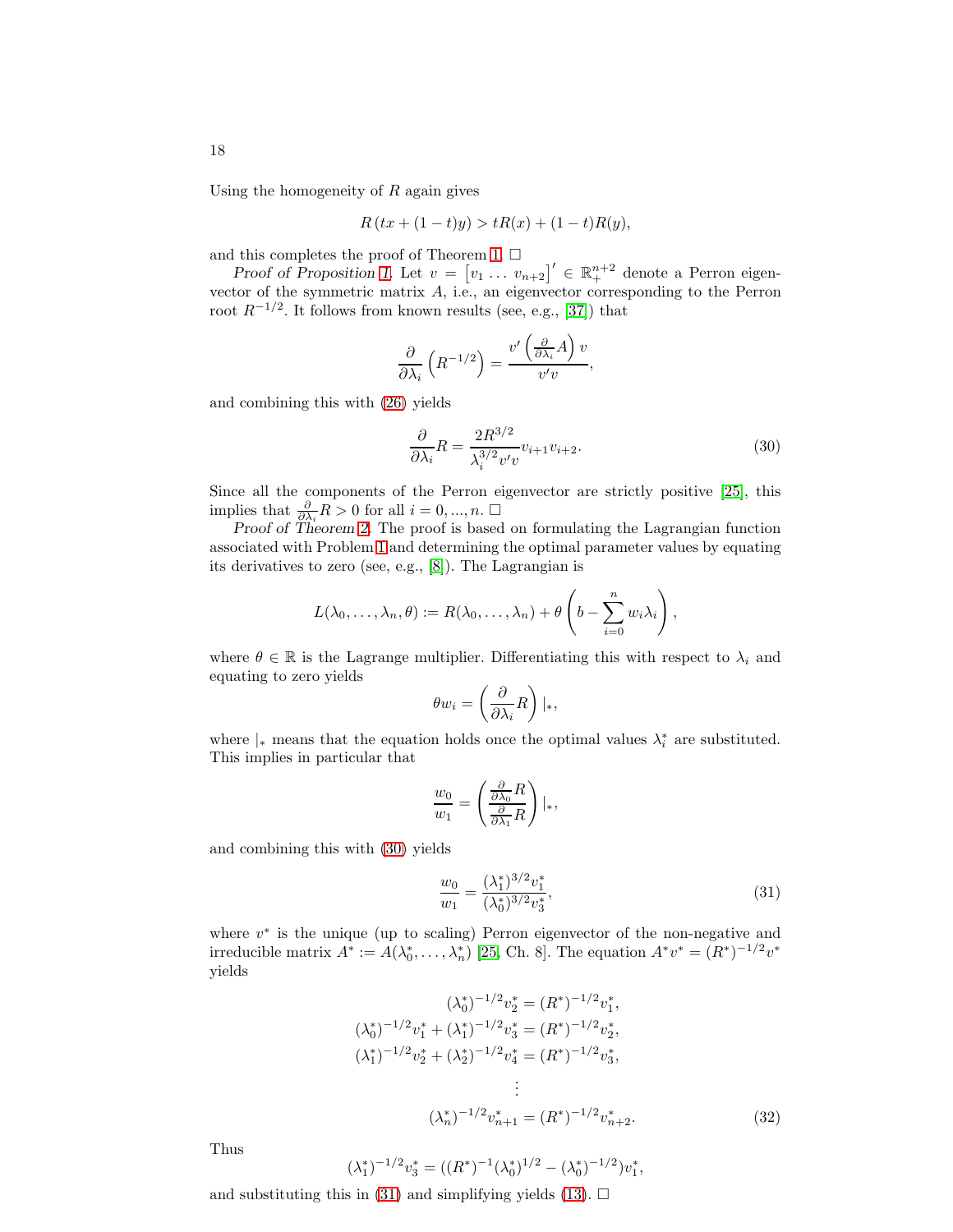### <span id="page-18-0"></span>References

- <span id="page-18-18"></span>1. B. Alberts, A. Johnson, J. Lewis, M. Raff, K. Roberts, and P. Walter, *Molecular Biology of the Cell*. New York: Garland Science, 2008.
- 2. U. Alon, "Biological networks: The tinkerer as an engineer," *Science*, vol. 301, no. 5641, pp. 1866–1867, 2003.
- <span id="page-18-14"></span>3. D. Angeli, J. E. Ferrell, and E. D. Sontag, "Detection of multistability, bifurcations, and hysteresis in a large class of biological positive-feedback systems," *Proceedings of the National Academy of Sciences*, vol. 101, pp. 1822–1827, 2004.
- <span id="page-18-16"></span><span id="page-18-5"></span>4. J. Baptiste, H. Urruty, and C. Lemarechal, *Fundamentals of Convex Analysis*. Springer, 2001.
- 5. C. Binnie, J. Cossar, and D. Stewart, "Heterologous biopharmaceutical protein expression in streptomyces," *Trends Biotechnol.*, vol. 15, no. 8, pp. 315–20, 1997.
- <span id="page-18-21"></span>6. Z. Bloom-Ackermann, S. Navon, H. Gingold, R. Towers, Y. Pilpel, and O. Dahan, "A comprehensive trna deletion library unravels the genetic architecture of the trna pool," *PLOS Genetics*, vol. 10, no. 1, p. e1004084, 2014.
- <span id="page-18-6"></span>7. R. A. Blythe and M. R. Evans, "Nonequilibrium steady states of matrix-product form: a solver's guide," *J. Phys. A: Math. Theor.*, vol. 40, no. 46, pp. R333–R441, 2007.
- <span id="page-18-10"></span><span id="page-18-9"></span>8. S. Boyd and L. Vandenberghe, *Convex Optimization*. Cambridge University Press, 2004.
- 9. C. Charneski and L. Hurst, "Positively charged residues are the major determinants of ribosomal velocity," *PLOS Biology*, vol. 11, no. 3, p. e1001508, 2013.
- <span id="page-18-3"></span>10. D. Chu, N. Zabet, and T. von der Haar, "A novel and versatile computational tool to model translation," *Bioinformatics*, vol. 28, no. 2, pp. 292–3, 2012.
- <span id="page-18-8"></span>11. A. Dana and T. Tuller, "Determinants of translation elongation speed and ribosomal profiling biases in mouse embryonic stem cells," *PLOS Computational Biology*, vol. 8, no. 12, p. e1002755, 2012.
- <span id="page-18-1"></span>12. A. Dana and T. Tuller, "Efficient manipulations of synonymous mutations for controlling translation rate–an analytical approach," *J. Comput. Biol.*, vol. 19, pp. 200–231, 2012.
- <span id="page-18-7"></span>13. A. Dana and T. Tuller, "The effect of tRNA levels on decoding times of mRNA codons," *Nucleic Acids Res.*, 2014, to appear.
- <span id="page-18-19"></span>14. E. Dekel and U. Alon, "Optimality and evolutionary tuning of the expression level of a protein," *Nature*, vol. 436, pp. 588–592, 2005.
- <span id="page-18-4"></span>15. C. Deneke, R. Lipowsky, and A. Valleriani, "Effect of ribosome shielding on mRNA stability," *Phys. Biol.*, vol. 10, no. 4, p. 046008, 2013.
- <span id="page-18-12"></span>16. M. dos Reis and L. Wernisch, "Estimating translational selection in eukaryotic genomes," *Molecular Biology and Evolution*, vol. 26, no. 2, pp. 451–61, 2009.
- <span id="page-18-15"></span>17. S. Edri, E. Gazit, E. Cohen, and T. Tuller, "The RNA polymerase flow model of gene transcription," *IEEE Trans. Biomed. Circuits Syst.*, vol. 8, no. 1, pp. 54–64, 2014.
- <span id="page-18-20"></span>18. E. Eisenberg and E. Y. Levanon, "Human housekeeping genes are compact," *Trends Genet.*, vol. 19, no. 7, pp. 362–5, 2003.
- <span id="page-18-23"></span>19. S. M. Fallat and C. R. Johnson, *Totally Nonnegative Matrices*. Princeton University Press, 2011.
- <span id="page-18-11"></span>20. H. Firczuk, S. Kannambath, J. Pahle, A. Claydon, R. Beynon, J. Duncan, H. Westerhoff, P. Mendes, and J. McCarthy, "An in vivo control map for the eukaryotic mRNA translation machinery," *Mol Syst Biol.*, vol. 9, p. 635, 2013.
- <span id="page-18-17"></span>21. D. Goeddel, D. Kleid, F. Bolivar, H. Heyneker, D. Yansura, R. Crea, T. Hirose, A. Kraszewski, K. Itakura, and A. Riggs, "Expression in Escherichia coli of chemically synthesized genes for human insulin," *Proceedings of the National Academy of Sciences*, vol. 76, no. 1, pp. 106–10, 1979.
- <span id="page-18-22"></span>22. W. Gu, T. Zhou, and C. O. Wilke, "A universal trend of reduced mRNA stability near the translation-initiation site in prokaryotes and eukaryotes," *PLOS Computational Biology*, vol. 6, p. e1000664, 2010.
- <span id="page-18-13"></span>23. C. Gustafsson, S. Govindarajan, and J. Minshull, "Codon bias and heterologous protein expression," *Trends Biotechnol.*, vol. 22, pp. 346–353, 2004.
- <span id="page-18-2"></span>24. R. Heinrich and T. Rapoport, "Mathematical modelling of translation of mRNA in eucaryotes; steady state, time-dependent processes and application to reticulocytes," *J. Theoretical Biology*, vol. 86, pp. 279–313, 1980.
- <span id="page-18-24"></span>25. R. A. Horn and C. R. Johnson, *Matrix Analysis*. Cambridge, 2013.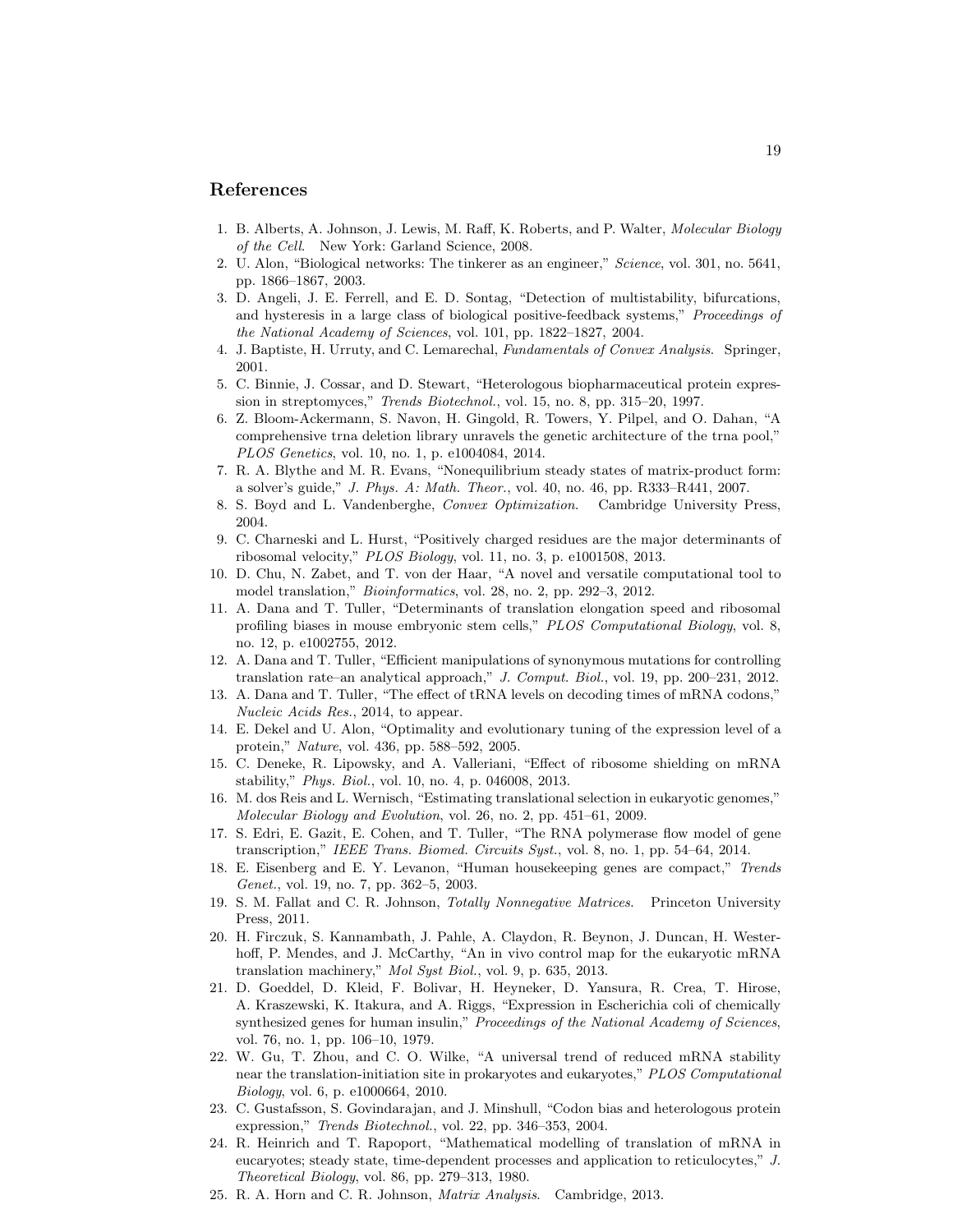- <span id="page-19-19"></span>26. R. U. Ibarra, J. S. Edwards, and B. O. Palsson, "Escherichia coli K-12 undergoes adaptive evolution to achieve in silico predicted optimal growth," *Nature*, vol. 420, pp. 186– 189, 2002.
- <span id="page-19-23"></span>27. N. T. Ingolia, "Ribosome profiling: new views of translation, from single codons to genome scale," *Nat. Rev. Genet.*, vol. 15, no. 3, pp. 205–213, 2014.
- <span id="page-19-20"></span>28. N. T. Ingolia, S. Ghaemmaghami, J. R. Newman, and J. S. Weissman, "Genome-wide analysis in vivo of translation with nucleotide resolution using ribosome profiling," *Science*, vol. 324, no. 5924, pp. 218–23, 2009.
- <span id="page-19-3"></span>29. N. T. Ingolia, L. Lareau, and J. Weissman, "Ribosome profiling of mouse embryonic stem cells reveals the complexity and dynamics of mammalian proteomes," *Cell*, vol. 147, no. 4, pp. 789–802, 2011.
- <span id="page-19-7"></span>30. C. Kimchi-Sarfaty, T. Schiller, N. Hamasaki-Katagiri, M. Khan, C. Yanover, and Z. Sauna, "Building better drugs: developing and regulating engineered therapeutic proteins," *Trends Pharmacol. Sci.*, vol. 34, no. 10, pp. 534–548, 2013.
- <span id="page-19-17"></span>31. R. Kopito, "Aggresomes, inclusion bodies and protein aggregation," *Trends Cell Biol.*, vol. 10, no. 12, pp. 524–30, 2000.
- <span id="page-19-14"></span><span id="page-19-5"></span>32. M. Kozak, "Point mutations define a sequence flanking the AUG initiator codon that modulates translation by eukaryotic ribosomes," *Cell*, vol. 44, no. 2, pp. 283–92, 1986.
- 33. G. Kudla, A. W. Murray, D. Tollervey, and J. B. Plotkin, "Coding-sequence determinants of gene expression in Escherichia coli," *Science*, vol. 324, pp. 255–258, 2009.
- <span id="page-19-9"></span>34. P. D. Leenheer, D. Angeli, and E. D. Sontag, "Monotone chemical reaction networks," *J. Mathematical Chemistry*, vol. 41, pp. 295–314, 2007.
- <span id="page-19-10"></span>35. L. Lorentzen and H. Waadeland, *Continued Fractions: Convergence Theory*, 2nd ed. Paris: Atlantis Press, 2008, vol. 1.
- <span id="page-19-0"></span>36. C. T. MacDonald, J. H. Gibbs, and A. C. Pipkin, "Kinetics of biopolymerization on nucleic acid templates," *Biopolymers*, vol. 6, pp. 1–25, 1968.
- <span id="page-19-24"></span>37. J. R. Magnus, "On differentiating eigenvalues and eigenvectors," *Econometric Theory*, vol. 1, pp. 179–191, 1985.
- <span id="page-19-13"></span>38. M. Margaliot, E. D. Sontag, and T. Tuller, "Entrainment to periodic initiation and transition rates in a computational model for gene translation," *PLoS ONE*, vol. 9, no. 5, p. e96039, 2014.
- <span id="page-19-4"></span>39. M. Margaliot and T. Tuller, "On the steady-state distribution in the homogeneous ribosome flow model," *IEEE/ACM Trans. Computational Biology and Bioinformatics*, vol. 9, pp. 1724–1736, 2012.
- <span id="page-19-8"></span>40. M. Margaliot and T. Tuller, "Stability analysis of the ribosome flow model," *IEEE/ACM Trans. Computational Biology and Bioinformatics*, vol. 9, pp. 1545–1552, 2012.
- <span id="page-19-12"></span>41. M. Margaliot and T. Tuller, "Ribosome flow model with positive feedback," *J. Royal Society Interface*, vol. 10, p. 20130267, 2013.
- <span id="page-19-15"></span>42. R. Mittler and E. Blumwald, "Genetic engineering for modern agriculture: challenges and perspectives," *Annu Rev Plant Biol.*, vol. 61, pp. 443–62, 2010.
- <span id="page-19-2"></span>43. T. Moks, L. Abrahmsen, E. Holmgren, M. Bilich, A. Olsson, G. Pohl, C. Sterky, H. Hultberg, and S. A. Josephson, "Expression of human insulin-like growth factor I in bacteria: use of optimized gene fusion vectors to facilitate protein purification," *Biochemistry*, vol. 26, no. 17, pp. 5239–44, 1987.
- <span id="page-19-11"></span>44. E. Nurenberg and R. Tampe, "Tying up loose ends: ribosome recycling in eukaryotes and archaea," *Trends Biochem Sci.*, vol. 38, no. 2, pp. 64–74, 2013.
- <span id="page-19-16"></span>45. J. Park, K. Han, J. Lee, J. Song, K. Ahn, H. Seo, S. Sim, S. Kim, and J. Lee, "Solubility enhancement of aggregation-prone heterologous proteins by fusion expression using stress-responsive escherichia coli protein, RpoS," *BMC Biotechnol.*, vol. 8, p. 15, 2008.
- <span id="page-19-18"></span>46. G. A. Parker and J. Maynard Smith, "Optimality theory in evolutionary biology," *Nature*, vol. 348, pp. 27–33, 1990.
- <span id="page-19-6"></span>47. J. Plotkin and G. Kudla, "Synonymous but not the same: the causes and consequences of codon bias," *Nat. Rev. Genet.*, vol. 12, pp. 32–42, 2011.
- <span id="page-19-22"></span>48. I. Potapov, J. Makela, O. Yli-Harja, and A. S. Ribeiro, "Effects of codon sequence on the dynamics of genetic networks," *J. Theoretical Biology*, vol. 315, pp. 17–25, 2012.
- <span id="page-19-1"></span>49. J. Racle, F. Picard, L. Girbal, M. Cocaign-Bousquet, and V. Hatzimanikatis, "A genomescale integration and analysis of Lactococcus lactis translation data," *PLOS Computational Biology*, vol. 9, no. 10, p. e1003240, 2013.
- <span id="page-19-21"></span>50. X. Ren, O. Vorst, M. Fiers, W. Stiekema, and J. Nap, "In plants, highly expressed genes are the least compact," *Trends Genet.*, vol. 22, no. 10, pp. 528–32, 2006.